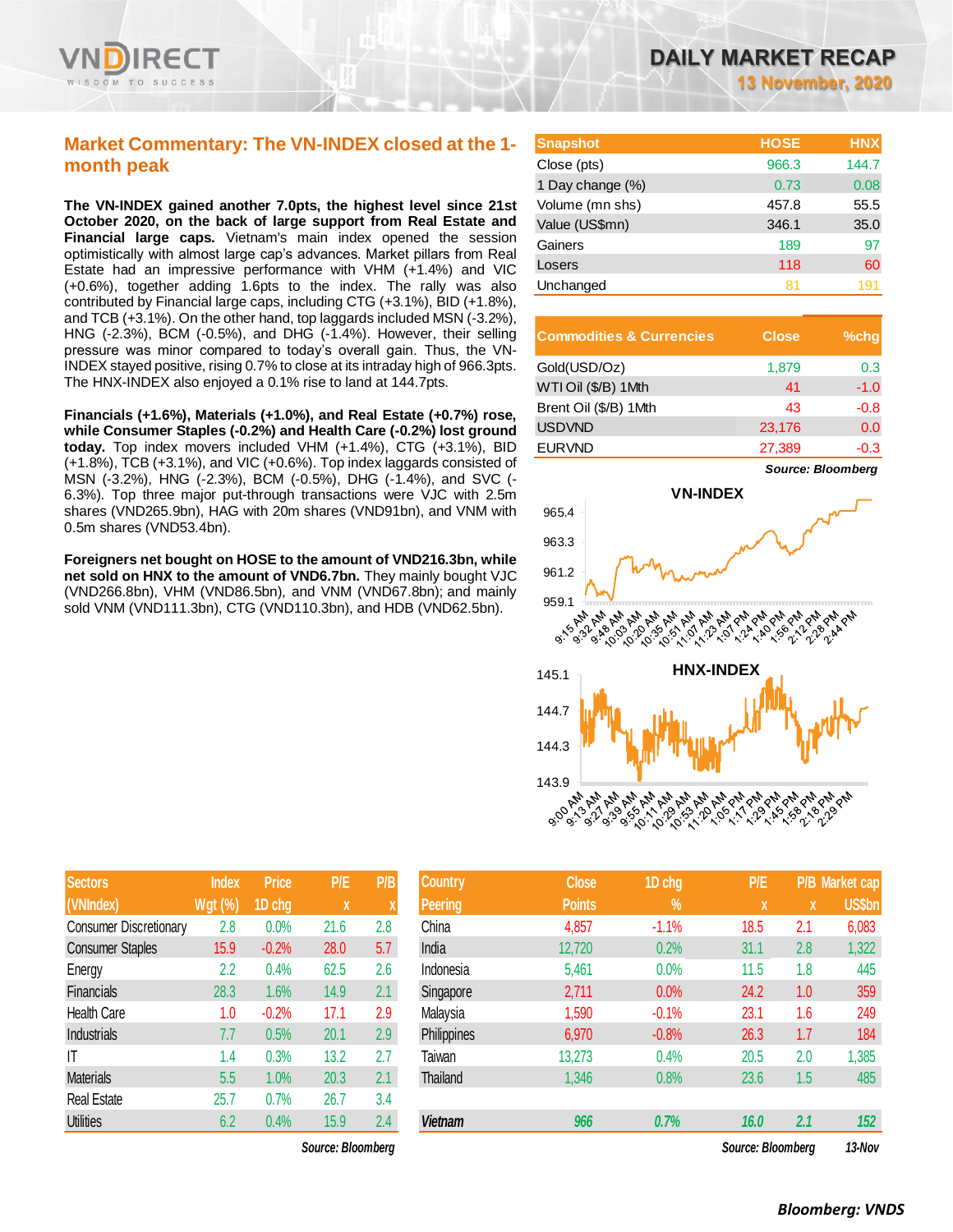

## **Market News**

## **Oil drops after jump in U.S. stockpiles and gloomy IEA forecast**

Oil fell for a second day - dropping below US\$41/barrel in New York - after a surprise jump in U.S. crude stockpiles and a gloomy forecast from the International Energy Agency weighed on the demand outlook. American crude inventories rose by 4.28 million barrels, climbing for a second week in three, according to data from the Energy Information Administration on Thursday. The IEA cut its global oil demand projections for this quarter by 1.2 million barrels a day in its latest monthly report. Oil is still up about 9% this week, however, after news of a potential Covid-19 vaccine breakthrough spurred a sharp jump in prices on Monday. The market has also been supported by indications that the OPEC+ alliance is closing in on a deal to delay a planned easing of output cuts. *(Bloomberg)*

## **RCEP - A new boost for Vietnam's enterprises**

The Regional Comprehensive Economic Partnership (RCEP) agreement, expected to be signed on November 15 within the framework of the 37th ASEAN Summit in Hanoi, will be the world's largest free trade agreement (FTA) and is a significant boost for ASEAN businesses, including those in Vietnam, according to insiders. According to Director of the Ministry of Industry and Trade's Multilateral Trade Policy Department Luong Hoang Thai with provisions to reduce or remove tariffs on industrial and agricultural products, the RCEP will help firms in ASEAN member states boost exports, particularly to major trade partners. He suggested Vietnamese companies improve their competitive edge by paying due regard to trade policies, renewing technologies, and landing large investments in services. Meanwhile, Deputy Director of the ministry's Asia-Africa Market Department Nguyen Phuc Nam recommended local companies ensure rules of origin on goods and certificates of origin procedures, so as to gain full access to tariff preferences. "Enterprises must understand regulations on standards and quality, upgrade production, and invest in packaging," he said. They should also handle any issues that arise and inform relevant authorities of such, to receive timely consultation and support. He urged them to remain abreast of consumer trends, engage more in trade promotion activities, and seek prestigious distributors. Minister of Industry and Trade Tran Tuan Anh said that once the RCEP takes effect, Vietnamese companies will have more opportunities to expand markets, join regional value chains, and attract more foreign investment. Telecommunications, IT, garments and textiles, footwear, and agriculture can take huge advantage of import tariff reductions under the agreement, he stressed. *(vietnamnet.vn)*

## **Coverage Universe Update**

## **Kinh Bac City Corp (KBC) – Update – HOLD (+9.4%)**

## **Expect better performance in 4Q20F**

#### **KBC's 9M20 net profit hits 7-year low**

Kinh Bac City Corp (KBC) reported a 9M20 net revenue of VND930bn (-63% yoy), due to a sharp decrease in IP leased land revenue (-76% yoy) to VND520bn as well as the absence of factory and warehouse sales. In 9M20, KBC leased 19ha of IP land (-82% yoy), mainly from Tan Phu Trung IP (16.8ha, -36% yoy) and Quang Chau IP (2.2ha, -97% yoy). Revenue from residential properties in 9M20 was VND122bn vs. a small contribution in 9M19 (VND1.7bn). Overall, weaker-than-expected 9M20 revenue dragged down net profit by 94% yoy to VND30bn, forming only 4.9% of our full-year forecast.

#### **We expect strong earnings in 4Q20F**

In Oct 20, the government approved the zoning adjustment at Nam Son Hap Linh IP. Thus, we expect NSHL Phase 1 (100ha) to be ready to handover land to registered investors in 4Q20F. In the best case, KBC can record VND1,379bn in revenue from NSHL IP (66ha in total NLA) in 4Q20F. Coupled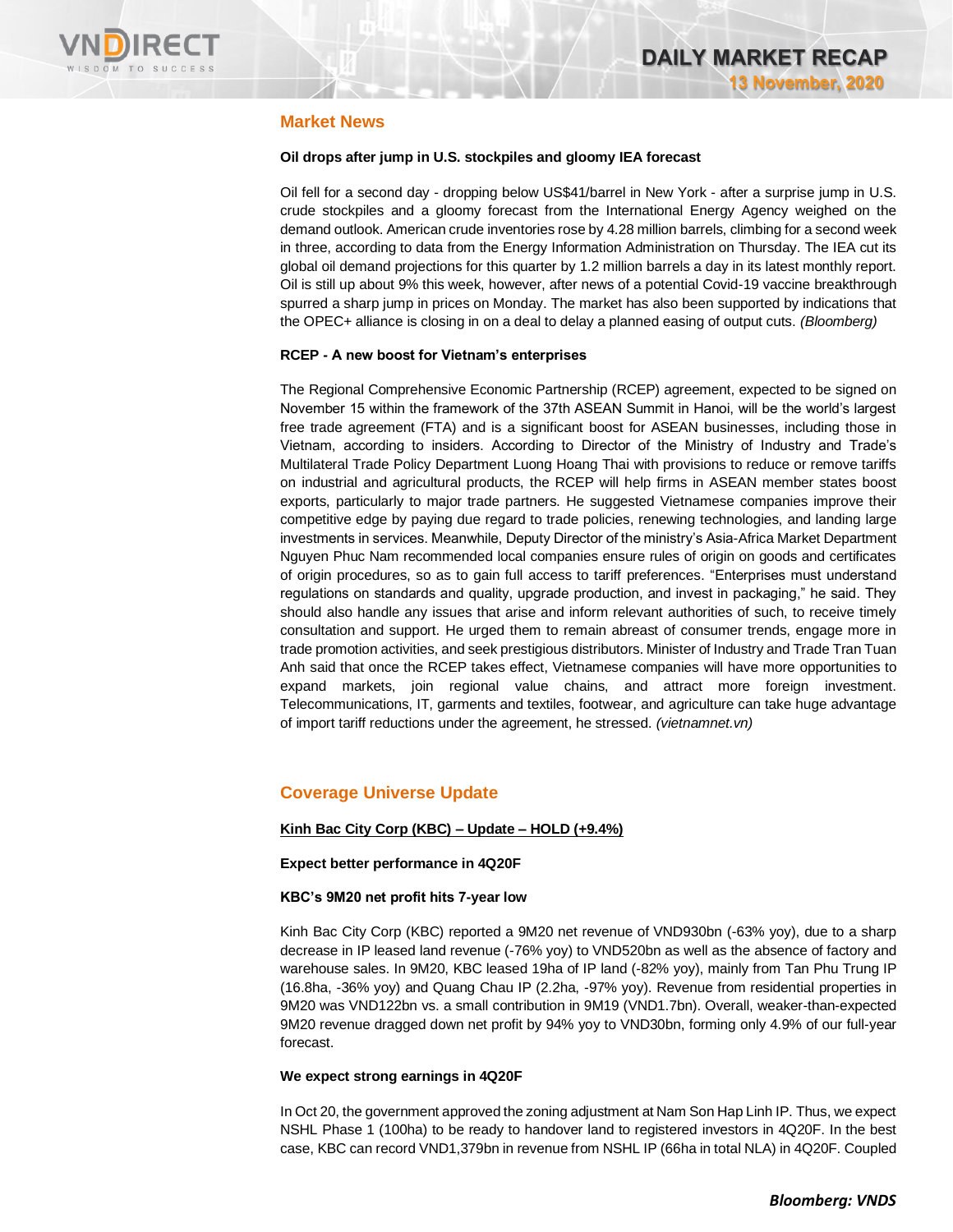

with the delivery of shop houses and villas from Trang Due Urban Area in end-4Q20F, we expect the 4Q20F results to be strong.

## **Lower FY20F EPS to reflect weaker-than-expected sales**

We reduce our FY20F revenue forecast by 35.5% to VND2,800bn (-12.8% yoy) due to the weakerthan-expected sales in 9M20. We project KBC to report a net profit of VND616bn in FY20F (-33.0% yoy), down 41.5% from our previous forecast, implying core EPS growth of -33.0% yoy. However, we raise our FY21F core EPS by 4.0% to reflect the strong rental growth in Tan Phu Trung IP in FY20-21F.

## **Downgrade from Add to Hold with a lower TP of VND15,700**

We downgrade from Add to Hold and cut our RNAV-based TP to VND15,700 to reflect weaker-thanexpected sales in 9M20 and delays in booking revenue from the Phuc Ninh project. Potential nearterm upside risks could come from faster IP or residential land sales; our mid- to long-term investment thesis is dependent on whether KBC can clear legal hurdles for the start of Trang Cat project and receive approval for Trang Due 3 IP in FY21- 22F. Key downside risks to our call: 1) worse-thanexpected IP land sales; 2) delays in the delivery of NSHL Phase 1; and 3) delays in booking revenue from residential projects.

Read the full report[: HERE](https://nhanha-public-api.vndirect.com.vn/click/OGE0ODlmZDA3NTYyMzU3MDAxNzU2MmUzNWNiMzEyMTE=/NDZjOWEyZjVhOTRhNGQxNjkwMjkyYTQ5ZDRhZWZiMGE=/46c9a2f5a94a4d1690292a49d4aefb0a-KBC_Update_20201112.pdf/cmVzZWFyY2hAdm5kaXJlY3QuY29tLnZu/MjQyMTM=)

## **Notable Corporate Events**

**Phu Nhuan Jewelry JSC (PNJ VN, HOSE) - Dividend payment:** PNJ has set 09 Dec to be the record date for paying the first 2020 cash dividend of VND600/share. The payment will be made on 22 Dec. *(ndh.vn)*

*<to be continued>*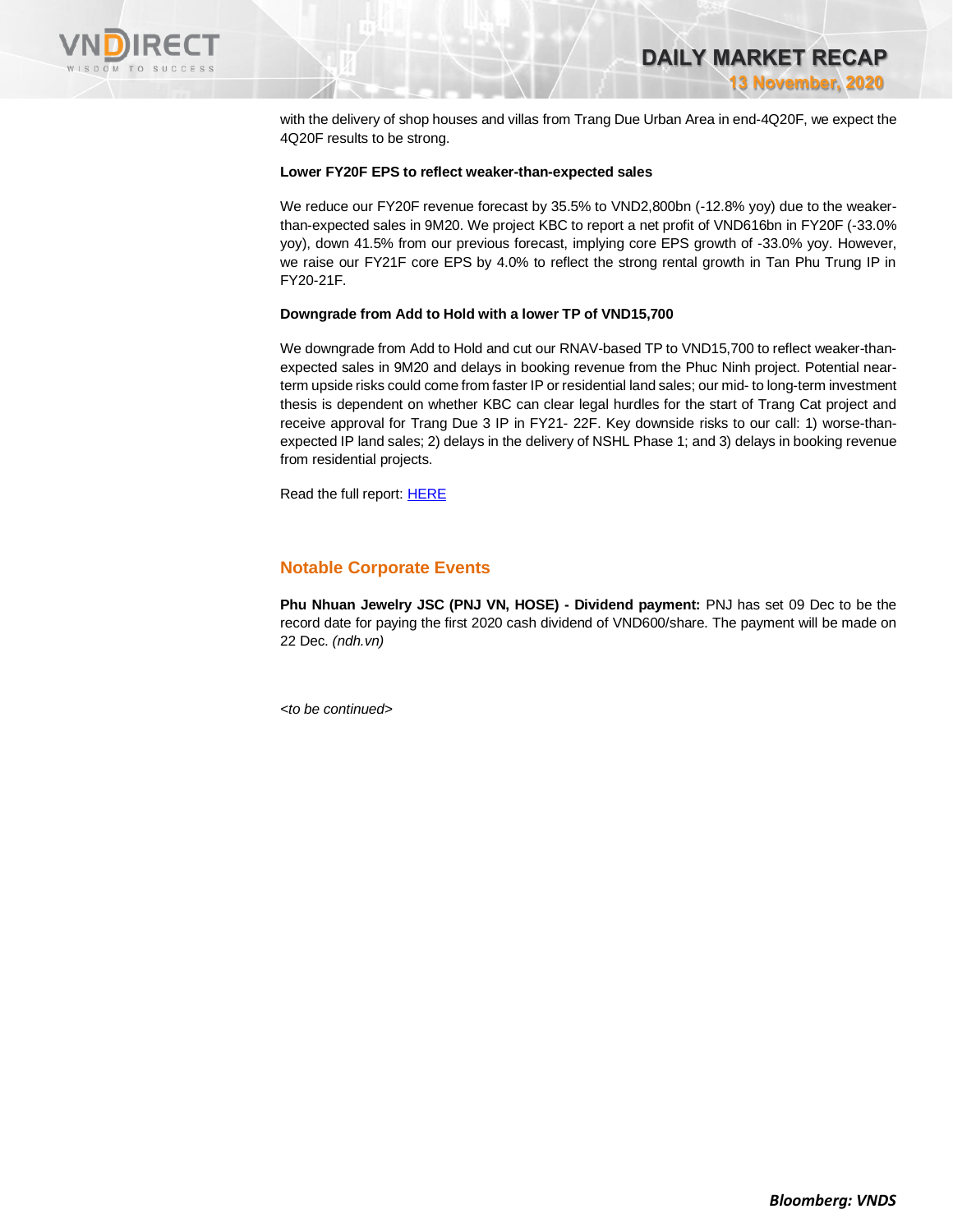

# **COVERAGE SUMMARY**

|                 | <b>Adjusted target</b> |         |                       |               |                |                      |  |  |
|-----------------|------------------------|---------|-----------------------|---------------|----------------|----------------------|--|--|
| <b>Ticker</b>   | <b>Close price</b>     |         | <b>Dividend yield</b> | <b>Upside</b> | Recommendation | <b>Latest report</b> |  |  |
|                 |                        | price   |                       |               |                |                      |  |  |
| PC <sub>1</sub> | 24,950                 | 17,200  | 0.0%                  | $-31.1%$      | REDUCE         | Link                 |  |  |
| <b>LPB</b>      | 12,150                 | 11,000  | 0.0%                  | $-9.5%$       | <b>HOLD</b>    | Link                 |  |  |
| NLG             | 28,400                 | 39,600  | 1.9%                  | 41.3%         | ADD            | Link                 |  |  |
| <b>ACV</b>      | 69,000                 | 79,400  | 0.6%                  | 15.7%         | <b>ADD</b>     | Link                 |  |  |
| <b>DPM</b>      | 17,800                 | 17,100  | 5.4%                  | 1.5%          | <b>HOLD</b>    | Link                 |  |  |
| QNS             | 33,900                 | 44,300  | 1.4%                  | 32.1%         | ADD            | Link                 |  |  |
| <b>LTG</b>      | 24,700                 | 27,300  | 6.2%                  | 16.7%         | ADD            | Link                 |  |  |
| VCB             | 86,900                 | 89,200  | 0.8%                  | 3.4%          | <b>HOLD</b>    | Link                 |  |  |
| MBB             | 19,300                 | 22,900  | 3.1%                  | 21.7%         | ADD            | Link                 |  |  |
| <b>VPB</b>      | 24,500                 | 25,000  | 0.0%                  | 2.0%          | <b>HOLD</b>    | Link                 |  |  |
| <b>TCM</b>      | 28,700                 | 26,400  | 1.7%                  | $-6.3%$       | <b>HOLD</b>    | Link                 |  |  |
| <b>HPG</b>      | 31,950                 | 27,300  | 1.0%                  | $-13.6%$      | REDUCE         | Link                 |  |  |
| <b>PVT</b>      | 14,750                 | 14,400  | 1.8%                  | $-0.6%$       | <b>HOLD</b>    | Link                 |  |  |
| <b>STK</b>      | 19,600                 | 22,400  | 5.6%                  | 19.9%         | ADD            | Link                 |  |  |
| <b>PNJ</b>      | 73,800                 | 78,800  | 1.1%                  | 7.9%          | <b>HOLD</b>    | Link                 |  |  |
| <b>KDH</b>      | 24,750                 | 29,100  | 2.0%                  | 19.5%         | <b>ADD</b>     | Link                 |  |  |
| <b>DCM</b>      | 12,650                 | 9,900   | 4.4%                  | $-17.3%$      | <b>REDUCE</b>  | Link                 |  |  |
| ACB             | 26,500                 | 28,200  | 0.0%                  | 6.4%          | <b>HOLD</b>    | Link                 |  |  |
| GAS             | 73,500                 | 70,000  | 5.4%                  | 0.7%          | <b>HOLD</b>    | Link                 |  |  |
| <b>PVS</b>      | 15,100                 | 15,900  | 4.3%                  | 9.6%          | HOLD           | Link                 |  |  |
| <b>PVD</b>      | 11,850                 | 11,700  | 0.0%                  | $-1.3%$       | <b>HOLD</b>    | Link                 |  |  |
| <b>MSH</b>      | 34,850                 | 51,600  | 12.1%                 | 60.2%         | ADD            | Link                 |  |  |
| <b>MWG</b>      | 111,100                | 138,400 | 1.2%                  | 25.8%         | ADD            | Link                 |  |  |
| <b>POW</b>      | 10,000                 | 13,600  | 0.0%                  | 36.0%         | ADD            | Link                 |  |  |
| <b>TCB</b>      | 23,000                 | 27,400  | 0.0%                  | 19.1%         | ADD            | Link                 |  |  |
| ${\sf PPC}$     | 23,000                 | 27,400  | 9.5%                  | 28.6%         | ADD            | Link                 |  |  |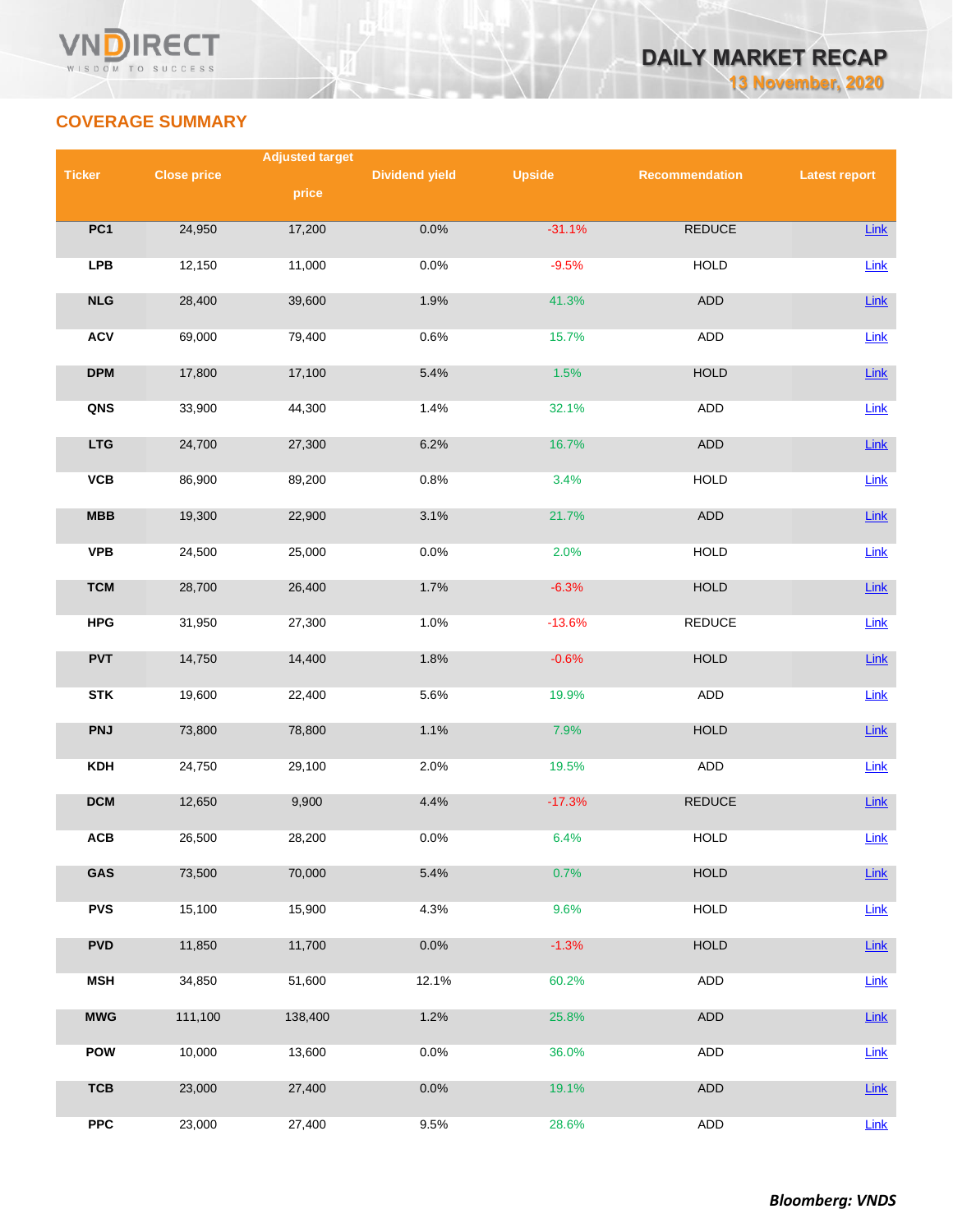

# **DAILY MARKET RECAP**

**13 November, 2020**

|                 |                    | <b>Adjusted target</b> |                       |               |                |                      |
|-----------------|--------------------|------------------------|-----------------------|---------------|----------------|----------------------|
| <b>Ticker</b>   | <b>Close price</b> |                        | <b>Dividend yield</b> | <b>Upside</b> | Recommendation | <b>Latest report</b> |
|                 |                    | price                  |                       |               |                |                      |
|                 |                    |                        |                       |               |                |                      |
| VIB             | 32,950             | 35,000                 | 0.0%                  | 6.2%          | <b>HOLD</b>    | <b>Link</b>          |
|                 |                    |                        |                       |               |                |                      |
| KBC             | 14,350             | 15,700                 | 0.0%                  | 9.4%          | <b>HOLD</b>    | Link                 |
|                 |                    |                        |                       |               |                |                      |
| <b>VNM</b>      | 107,400            | 107,500                | 5.5%                  | 5.6%          | <b>HOLD</b>    | Link                 |
|                 |                    |                        |                       |               |                |                      |
| <b>VHM</b>      | 78,300             | 104,300                | 1.4%                  | 34.6%         | ADD            | <b>Link</b>          |
|                 |                    |                        |                       |               |                |                      |
| <b>VJC</b>      | 112,700            | 103,400                | 0.7%                  | $-7.5%$       | <b>HOLD</b>    | Link                 |
|                 |                    |                        |                       |               |                |                      |
| <b>VHC</b>      | 45,500             | 51,800                 | 4.3%                  | 18.2%         | <b>ADD</b>     | Link                 |
| <b>VRE</b>      | 27,200             | 38,000                 | 5.4%                  | 45.1%         | ADD            | Link                 |
|                 |                    |                        |                       |               |                |                      |
| <b>GMD</b>      | 26,300             | 25,400                 | 3.6%                  | 0.2%          | <b>HOLD</b>    | Link                 |
|                 |                    |                        |                       |               |                |                      |
| <b>DBC</b>      | 42,000             | 52,300                 | 3.6%                  | 28.1%         | <b>ADD</b>     | Link                 |
|                 |                    |                        |                       |               |                |                      |
| <b>FPT</b>      | 53,800             | 61,700                 | 2.8%                  | 17.5%         | <b>ADD</b>     | Link                 |
|                 |                    |                        |                       |               |                |                      |
| <b>MML</b>      | 45,600             | 73,700                 | 0.0%                  | 61.6%         | ADD            | Link                 |
|                 |                    |                        |                       |               |                |                      |
| <b>CRE</b>      | 26,950             | 22,000                 | 2.4%                  | $-16.0%$      | <b>REDUCE</b>  | Link                 |
|                 |                    |                        |                       |               |                |                      |
| NT <sub>2</sub> | 23,200             | 30,100                 | 9.0%                  | 38.8%         | <b>ADD</b>     | Link                 |
|                 |                    |                        |                       |               |                |                      |
| <b>VTP</b>      | 108,200            | 130,700                | 1.3%                  | 22.1%         | ADD            | Link                 |
|                 |                    |                        |                       |               |                |                      |
| <b>SCS</b>      | 120,600            | 144,500                | 4.1%                  | 23.9%         | <b>ADD</b>     | Link                 |
|                 |                    |                        |                       |               |                |                      |
| <b>HDG</b>      | 25,100             | 29,600                 | 3.7%                  | 21.6%         | <b>ADD</b>     | Link                 |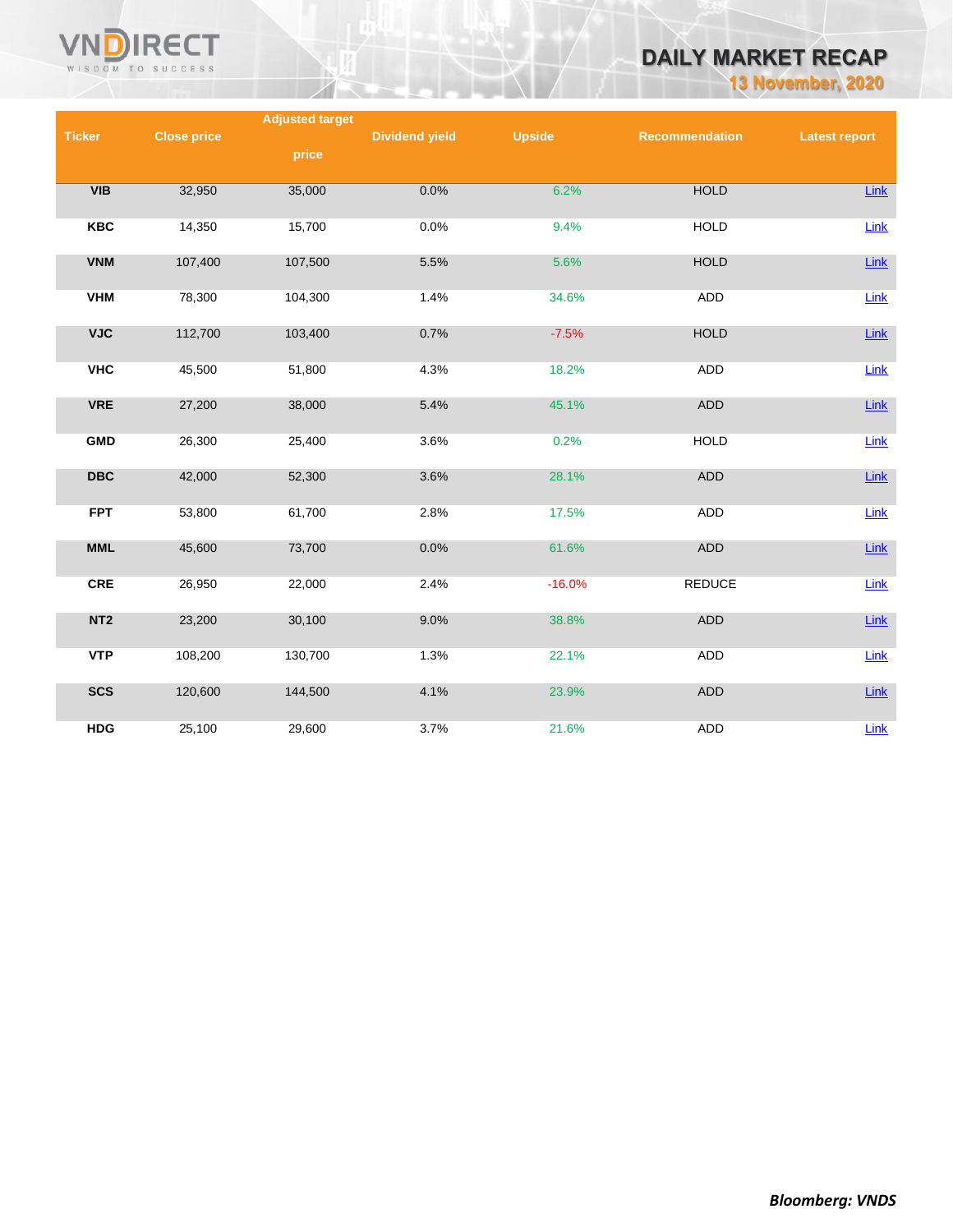## **MARKET MOVEMENTS**

WISDOM TO SUCCESS

VND

**RECT** 

|                    | <b>HOSE</b> |       |      |          |              |  |  |  |  |  |
|--------------------|-------------|-------|------|----------|--------------|--|--|--|--|--|
| <b>Top gainers</b> |             |       |      |          | <b>VND</b>   |  |  |  |  |  |
| <b>Ticker</b>      | Last        | Cha   | %chq | Vol.     | <b>Index</b> |  |  |  |  |  |
|                    | Price       |       |      |          | impact       |  |  |  |  |  |
| ASM                | 9,690       | 630   | 6.95 | 4.98MLN  | 0.045        |  |  |  |  |  |
| <b>FLC</b>         | 4,620       | 300   | 6.94 | 43.52MLN | 0.059        |  |  |  |  |  |
| <b>POM</b>         | 6,510       | 420   | 6.90 | 78.410   | 0.033        |  |  |  |  |  |
| <b>RIC</b>         | 4,650       | 300   | 6.90 | 840      | 0.002        |  |  |  |  |  |
| TIX                | 31,000      | 2,000 | 6.90 | 150      | 0.017        |  |  |  |  |  |

| <b>Top losers</b> |              |          |         |         | <b>VND</b>   |
|-------------------|--------------|----------|---------|---------|--------------|
| <b>Ticker</b>     | Last         | Chq      | %chq    | Vol.    | <b>Index</b> |
|                   | <b>Price</b> |          |         |         | impact       |
| TLD               | 6,820        | $-510$   | $-6.96$ | 1.86MLN | $-0.005$     |
| <b>COM</b>        | 48,400       | $-3,600$ | $-6.92$ | 430     | $-0.014$     |
| <b>CMV</b>        | 13,200       | $-950$   | $-6.71$ | 10      | $-0.003$     |
| <b>TPC</b>        | 6,910        | $-490$   | $-6.62$ | 580     | $-0.003$     |
| <b>HRC</b>        | 42,400       | $-2,900$ | $-6.40$ | 80      | $-0.024$     |

|               | <b>Top index movers</b> |       |      |          |              |  |  |  |
|---------------|-------------------------|-------|------|----------|--------------|--|--|--|
| <b>Ticker</b> | Last                    | Chq   | %chq | Vol.     | <b>Index</b> |  |  |  |
|               | <b>Price</b>            |       |      |          | impact       |  |  |  |
| VHM           | 78,300                  | 1,100 | 1.42 | 2.43MLN  | 1.020        |  |  |  |
| <b>CTG</b>    | 31,950                  | 950   | 3.06 | 10.71MLN | 0.979        |  |  |  |
| <b>BID</b>    | 40,300                  | 700   | 1.77 | 1.83MLN  | 0.780        |  |  |  |
| <b>TCB</b>    | 23,000                  | 700   | 3.14 | 22.38MLN | 0.678        |  |  |  |
| VIC           | 107,400                 | 600   | 0.56 | 535,350  | 0.562        |  |  |  |

| <b>Top index laggers</b> |              |          |         |         |              |  |  |  |
|--------------------------|--------------|----------|---------|---------|--------------|--|--|--|
| <b>Ticker</b>            | Last         | Chq      | %chq    | Vol.    | <b>Index</b> |  |  |  |
|                          | <b>Price</b> |          |         |         | impact       |  |  |  |
| <b>MSN</b>               | 90,100       | $-3,000$ | $-3.22$ | 1.09MLN | $-0.976$     |  |  |  |
| <b>HNG</b>               | 10,850       | $-250$   | $-2.25$ | 1.12MLN | $-0.077$     |  |  |  |
| <b>BCM</b>               | 39,000       | $-200$   | $-0.51$ | 20,520  | $-0.057$     |  |  |  |
| <b>DHG</b>               | 102,500      | $-1,400$ | $-1.35$ | 3,300   | $-0.051$     |  |  |  |
| <b>SVC</b>               | 70,300       | $-4,700$ | $-6.27$ | 1,810   | $-0.043$     |  |  |  |

| <b>VND</b><br><b>Top liquidity</b> |              |          |         |         |              |  |  |  |
|------------------------------------|--------------|----------|---------|---------|--------------|--|--|--|
| <b>Ticker</b>                      | Last         | Chq      | %chq    | Val.    | <b>Index</b> |  |  |  |
|                                    | <b>Price</b> |          |         | (VNDbn) | impact       |  |  |  |
| VMD                                | 24,150       | 0        | 0.00    | 0       | 0.000        |  |  |  |
| <b>HNG</b>                         | 10,850       | $-250$   | $-2.25$ | 12      | $-0.077$     |  |  |  |
| <b>HQC</b>                         | 1,640        | 30       | 1.86    | 11      | 0.004        |  |  |  |
| <b>SSC</b>                         | 49,000       | $-1,900$ | $-3.73$ | 0       | $-0.008$     |  |  |  |
| <b>VDS</b>                         | 8,300        | 100      | 1.22    | 0       | 0.003        |  |  |  |

|                    |              | <b>HOSE</b> |         |          |              |                    |              | <b>HNX</b> |       |         |              |
|--------------------|--------------|-------------|---------|----------|--------------|--------------------|--------------|------------|-------|---------|--------------|
| <b>Top gainers</b> |              |             |         |          | <b>VND</b>   | <b>Top gainers</b> |              |            |       |         | <b>VND</b>   |
| Ticker             | Last         | Chg         | $%$ chq | Vol.     | <b>Index</b> | Ticker             | Last         | Chg        | %chg  | Vol.    | <b>Index</b> |
|                    | <b>Price</b> |             |         |          | impact       |                    | <b>Price</b> |            |       |         | impact       |
| ASM                | 9,690        | 630         | 6.95    | 4.98MLN  | 0.045        | <b>APP</b>         | 3,300        | 300        | 10.00 | 600     | 0.001        |
| <b>FLC</b>         | 4,620        | 300         | 6.94    | 43.52MLN | 0.059        | BII                | 1,100        | 100        | 10.00 | 150,600 | 0.004        |
| <b>POM</b>         | 6,510        | 420         | 6.90    | 78,410   | 0.033        | CTT                | 11,000       | 1.000      | 10.00 | 3,600   | 0.002        |
| <b>RIC</b>         | 4,650        | 300         | 6.90    | 840      | 0.002        | QTC                | 17,600       | 1,600      | 10.00 | 100     | 0.001        |
| ТIХ                | 31,000       | 2,000       | 6.90    | 150      | 0.017        | <b>STP</b>         | 6,600        | 600        | 10.00 | 700     | 0.004        |
|                    |              |             |         |          |              |                    |              |            |       |         |              |

| <b>Top losers</b> |              |          |         |        | <b>VND</b> | <b>Top losers</b> |              |          |          |       | <b>VND</b>   |
|-------------------|--------------|----------|---------|--------|------------|-------------------|--------------|----------|----------|-------|--------------|
| Ticker            | Last         | Chg      | %chq    | Vol.   | Index      | Ticker            | Last         | Chg      | %chq     | Vol.  | <b>Index</b> |
|                   | <b>Price</b> |          |         |        | impact     |                   | <b>Price</b> |          |          |       | impact       |
| TLD               | 6.820        | $-510$   | $-6.96$ | .86MLN | $-0.005$   | <b>MCO</b>        | 1.800        | $-200$   | $-10.00$ | 3.800 | 0.000        |
| COM               | 48,400       | $-3,600$ | $-6.92$ | 430    | $-0.014$   | SJ <sub>1</sub>   | 20,700       | $-2,300$ | $-10.00$ | 100   | $-0.018$     |
| CMV               | 13,200       | $-950$   | $-6.71$ | 10     | $-0.003$   | <b>CKV</b>        | 12.700       | $-1.400$ | $-9.93$  | 100   | $-0.002$     |
| TPC               | 6.910        | $-490$   | $-6.62$ | 580    | $-0.003$   | <b>NBW</b>        | 25,600       | $-2,800$ | $-9.86$  | 100   | $-0.006$     |
| HRC               | 42,400       | $-2,900$ | $-6.40$ | 80     | $-0.024$   | <b>SDC</b>        | 11,900       | $-1,300$ | $-9.85$  | 100   | $-0.001$     |

|            | Top index movers |       |      |          | <b>VND</b> | <b>VND</b><br><b>Top index movers</b> |              |     |      |          |              |  |
|------------|------------------|-------|------|----------|------------|---------------------------------------|--------------|-----|------|----------|--------------|--|
|            |                  |       |      |          |            |                                       |              |     |      |          |              |  |
| Ticker     | Last             | Chg   | %chq | Vol.     | Index      | Ticker                                | Last         | Chg | %chq | Vol.     | <b>Index</b> |  |
|            | <b>Price</b>     |       |      |          | impact     |                                       | <b>Price</b> |     |      |          | impact       |  |
| <b>VHM</b> | 78.300           | 1.100 | 1.42 | 2.43MLN  | 1.020      | ACB                                   | 26,500       | 100 | 0.38 | 6.22MLN  | 0.203        |  |
| <b>CTG</b> | 31,950           | 950   | 3.06 | 10.71MLN | 0.979      | <b>VCG</b>                            | 41,700       | 400 | 0.97 | 243,800  | 0.079        |  |
| BID        | 40.300           | 700   | 1.77 | 1.83MLN  | 0.780      | <b>PVS</b>                            | 15.100       | 200 | 1.34 | 10.88MLN | 0.047        |  |
| TCB        | 23,000           | 700   | 3.14 | 22.38MLN | 0.678      | <b>VIX</b>                            | 14,900       | 200 | 1.36 | 2.42MLN  | 0.020        |  |
| VIC        | 107,400          | 600   | 0.56 | 535,350  | 0.562      | <b>SHS</b>                            | 13,600       | 100 | 0.74 | 2.29MLN  | 0.019        |  |

|         |                                          |         |         | <b>VND</b> | <b>VND</b><br>Top index laggers |        |              |          |                |          |  |
|---------|------------------------------------------|---------|---------|------------|---------------------------------|--------|--------------|----------|----------------|----------|--|
| Last    | Vol.<br>Chg<br>$%$ chq                   |         | Index   | Ticker     | Last                            | Chg    | %chq         | Vol.     | Index          |          |  |
|         |                                          |         |         |            |                                 |        |              |          |                | impact   |  |
| 90,100  | $-3,000$                                 | $-3.22$ | 1.09MLN | $-0.976$   | <b>SHB</b>                      | 17,300 | $-200$       | $-1.14$  | 3.70MLN        | $-0.278$ |  |
| 10,850  | $-250$                                   | $-2.25$ | 1.12MLN | $-0.077$   | <b>NVB</b>                      | 8.500  | $-200$       | $-2.30$  | <b>1.70MLN</b> | $-0.077$ |  |
| 39.000  | $-200$                                   | $-0.51$ | 20,520  | $-0.057$   | SJ <sub>1</sub>                 | 20.700 | $-2.300$     | $-10.00$ | 100            | $-0.018$ |  |
| 102.500 | $-1,400$                                 | $-1.35$ | 3,300   | $-0.051$   | <b>CEO</b>                      | 7,100  | $-100$       | $-1.39$  | 635,000        | $-0.015$ |  |
| 70,300  | $-4,700$                                 | $-6.27$ | 1,810   | $-0.043$   | L14                             | 53,500 | $-800$       | $-1.47$  | 44.800         | $-0.013$ |  |
|         | <b>Top index laggers</b><br><b>Price</b> |         |         |            | impact                          |        | <b>Price</b> |          |                |          |  |

| Top liquidity' |                      |          |         |                 | <b>VND</b>      | <b>Top liquidity</b> |                      |     |      |                 | <b>VND</b>             |
|----------------|----------------------|----------|---------|-----------------|-----------------|----------------------|----------------------|-----|------|-----------------|------------------------|
| Ticker         | Last<br><b>Price</b> | Chg      | %chq    | Val.<br>(VNDbn) | Index<br>impact | Ticker               | Last<br><b>Price</b> | Chg | %chq | Val.<br>(VNDbn) | <b>Index</b><br>impact |
| VMD            | 24.150               |          | 0.00    | 0               | 0.000           | PVL                  | 1.100                | 0   | 0.00 |                 | 0.000                  |
| <b>HNG</b>     | 10,850               | $-250$   | $-2.25$ | 12              | $-0.077$        | <b>ACB</b>           | 26,500               | 100 | 0.38 | 165             | 0.203                  |
| HQC            | 1.640                | 30       | 1.86    |                 | 0.004           | SGH                  | 39,200               | 0   | 0.00 |                 | 0.000                  |
| SSC            | 49,000               | $-1,900$ | $-3.73$ | 0               | $-0.008$        | <b>DZM</b>           | 3,200                | 0   | 0.00 |                 | 0.000                  |
| VDS            | 8,300                | 100      | 1.22    | 0               | 0.003           | <b>SHN</b>           | 8,300                | 100 | 1.22 |                 | 0.012                  |

*Source: Bloomberg*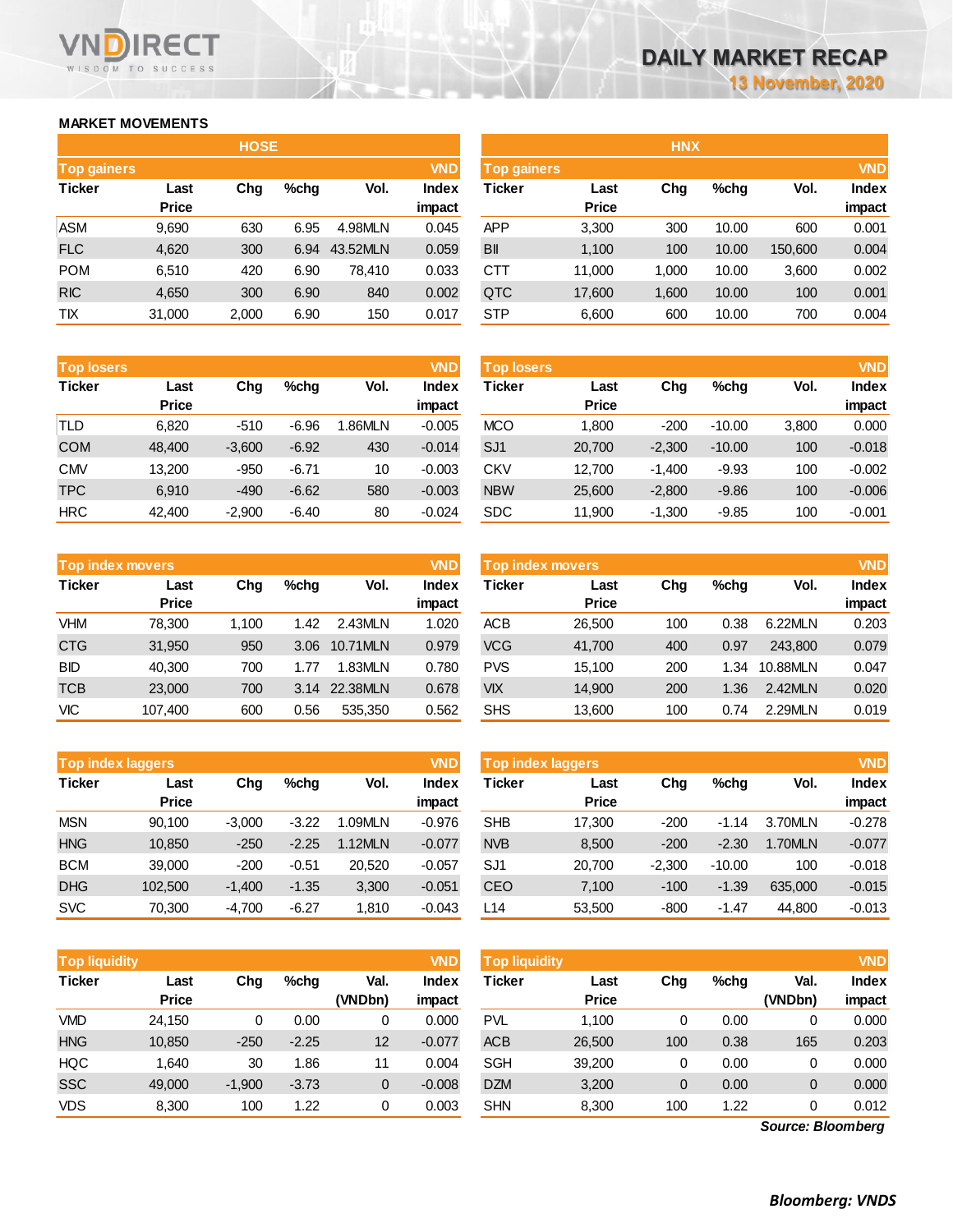

# **FOREIGN ACTIVITIES**

| Volume (Mn'shs)       | <b>HOSE</b> | <b>HNX</b> | Value (VND'bn)        | <b>HOSE</b> | <b>HNX</b> |
|-----------------------|-------------|------------|-----------------------|-------------|------------|
| <b>BUY</b>            | 20.8        | 0.1        | <b>BUY</b>            | 869.3       | 2.7        |
| % of market           | 4.8%        | 0.3%       | % of market           | 11.1%       | 0.3%       |
| <b>SELL</b>           | 20.4        | 0.6        | <b>SELL</b>           | 653.1       | 9.4        |
| % of market           | 4.7%        | 1.1%       | % of market           | 8.4%        | 1.2%       |
| <b>NET BUY (SELL)</b> | 0.4         | (0.5)      | <b>NET BUY (SELL)</b> | 216.3       | (6.7)      |

*Source: HSX, HNX*



**Foreign net buy/sell (30 days) in VND'bn**

| <b>YTD ACCUMULATION</b> |             |            |                       |             |                                |
|-------------------------|-------------|------------|-----------------------|-------------|--------------------------------|
| Volume (MIn'shs)        | <b>HOSE</b> | <b>HNX</b> | Value (VND'bn)        | <b>HOSE</b> | <b>HNX</b>                     |
| <b>BUY</b>              | 4,140.5     | 175.3      | <b>BUY</b>            | 155,009.5   | 2,930.4                        |
| % of market             | 6.2%        | 1.5%       | % of market           | 13.1%       | 1.7%                           |
| <b>SELL</b>             | 5,447.9     | 422.9      | <b>SELL</b>           | 169,520.8   | 5,268.1                        |
| % of market             | 8.2%        | 3.5%       | % of market           | 14.3%       | 3.1%                           |
| <b>NET BUY (SELL)</b>   | (1, 307.4)  | (247.6)    | <b>NET BUY (SELL)</b> | (14, 511.3) | (2, 337.7)<br>Source: HSX, HNX |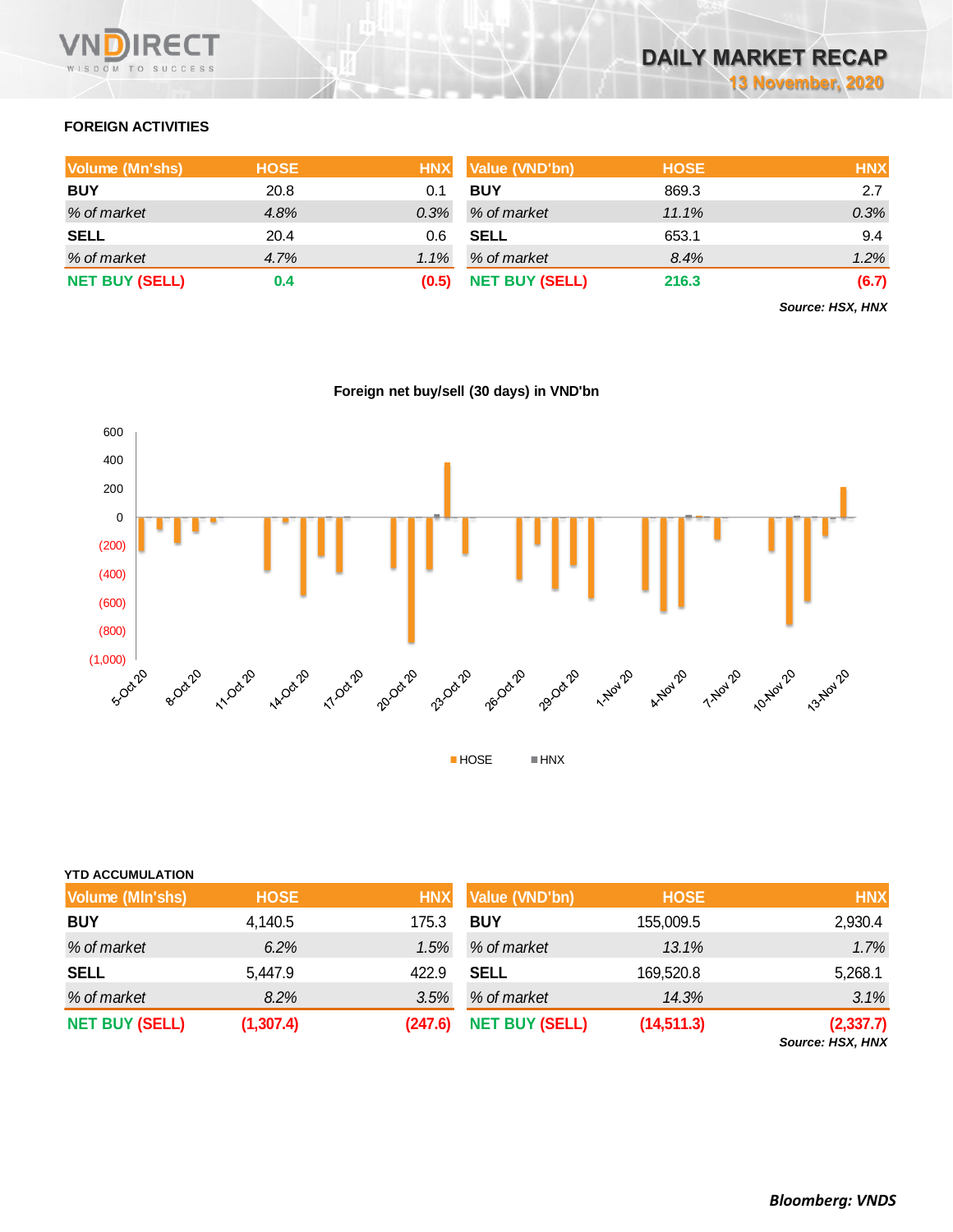## **FOREIGN ACTIVITIES**

WISDOM TO SUCCESS

**RECT** 

 $\mathcal{L}_{\mathcal{L}}$ 

 $\sim 10^{-1}$ 

 $\sim 10^7$ 

VND

|               |                                           | <b>HOSE</b> |      |                 |                                            | <b>HNX</b>                    |        |        |         |                 |       |  |
|---------------|-------------------------------------------|-------------|------|-----------------|--------------------------------------------|-------------------------------|--------|--------|---------|-----------------|-------|--|
|               | Top buy by foreigners (value)             |             |      |                 | <b>VND'bn</b>                              | Top buy by foreigners (value) |        |        |         |                 |       |  |
| <b>Ticker</b> | Value<br><b>Last Price</b><br>Chg<br>%chg |             |      | Index<br>impact | Ticker<br>Chg<br>%chg<br><b>Last Price</b> |                               |        |        | Value   | Index<br>impact |       |  |
| VJC           | 112,700                                   | 0           | 0.00 | 266.8           | 0.000                                      | <b>BNA</b>                    | 29,600 | 900    | 3.14    | 0.7             | 0.000 |  |
| <b>VHM</b>    | 78,300                                    | 1,100       | 1.42 | 86.5            | 1.020                                      | <b>DAD</b>                    | 16,600 | 600    | 3.75    | 0.3             | 0.000 |  |
| <b>VNM</b>    | 107,400                                   | 400         | 0.37 | 67.8            | 0.231                                      | SZB                           | 32,000 | 0      | 0.00    | 0.3             | 0.000 |  |
| <b>HPG</b>    | 31,950                                    | 500         | 1.59 | 44.0            | 0.459                                      | <b>DXP</b>                    | 13,500 | 100    | 0.75    | 0.2             | 0.000 |  |
| <b>VRE</b>    | 27,200                                    | 0           | 0.00 | 40.5            | 0.000                                      | <b>NTP</b>                    | 32,600 | $-100$ | $-0.31$ | 0.2             | 0.000 |  |

|               | Top sell by foreigners (value) |       |         |       | <b>VND'bn</b>   | Top sell by foreigners (value) |                   |        |         |       |                 |
|---------------|--------------------------------|-------|---------|-------|-----------------|--------------------------------|-------------------|--------|---------|-------|-----------------|
| <b>Ticker</b> | <b>Last Price</b><br>Chg       |       | %chg    | Value | Index           | Ticker                         | <b>Last Price</b> | Chg    | %chg    | Value | Index           |
| <b>VNM</b>    | 107,400                        | 400   | 0.37    | 111.3 | impact<br>0.231 | TNG                            | 13,600            | 200    | 1.49    | 6.7   | impact<br>0.000 |
| <b>CTG</b>    | 31,950                         | 950   | 3.06    | 110.3 | 0.979           | <b>VCG</b>                     | 41,700            | 400    | 0.97    | 1.5   | 0.000           |
| <b>HDB</b>    | 25,850                         | $-50$ | $-0.19$ | 62.5  | $-0.018$        | DAD                            | 16,600            | 600    | 3.75    | 0.5   | 0.000           |
| <b>VIC</b>    | 107,400                        | 600   | 0.56    | 45.5  | 0.562           | СIА                            | 12,500            | $-100$ | $-0.79$ | 0.1   | 0.000           |
| E1VFVN30      | 15,700                         | 290   | 1.88    | 42.2  | 0.000           | HLD                            | 29,900            | 700    | 2.40    | 0.1   | 0.000           |

|               | Top net buy by foreigners (value) |       |              |       | <b>VND'bn</b> | Top net buy by foreigners (value) |        | <b>VND'bn</b> |         |              |        |
|---------------|-----------------------------------|-------|--------------|-------|---------------|-----------------------------------|--------|---------------|---------|--------------|--------|
| <b>Ticker</b> | <b>Last Price</b><br>Chg<br>%chg  |       | <b>Value</b> | Index | <b>Ticker</b> | Chg<br><b>Last Price</b><br>%chg  |        |               |         | <b>Index</b> |        |
|               |                                   |       |              |       | impact        |                                   |        |               |         |              | impact |
| <b>VJC</b>    | 112,700                           |       | 0.00         | 266.3 | 0.000         | <b>BNA</b>                        | 29,600 | 900           | 3.14    | 0.7          | 0.000  |
| <b>VHM</b>    | 78,300                            | 1,100 | 1.42         | 51.2  | 1.020         | <b>SZB</b>                        | 32,000 | 0             | 0.00    | 0.3          | 0.000  |
| VRE           | 27,200                            | 0     | 0.00         | 38.7  | 0.000         | <b>DXP</b>                        | 13,500 | 100           | 0.75    | 0.2          | 0.000  |
| <b>MBB</b>    | 19,300                            | 600   | 3.21         | 23.7  | 0.465         | <b>NTP</b>                        | 32,600 | $-100$        | $-0.31$ | 0.2          | 0.000  |
| GAS           | 73,500                            | 100   | 0.14         | 21.7  | 0.053         | <b>BVS</b>                        | 10,800 | $-100$        | $-0.92$ | 0.1          | 0.000  |

|               | Top net sell by foreigners (value)<br><b>VND'bn</b> |          |         |                          |          |            | Top net sell by foreigners (value) |     |      |         |                              |  |
|---------------|-----------------------------------------------------|----------|---------|--------------------------|----------|------------|------------------------------------|-----|------|---------|------------------------------|--|
| <b>Ticker</b> | Last Price                                          | Chg      | %chg    | Value<br>Index<br>impact |          | Ticker     | <b>Last Price</b>                  | Chg | %chg | Value   | Index<br>impact              |  |
| <b>CTG</b>    | 31,950                                              | 950      | 3.06    | $-103.6$                 | 0.979    | TNG        | 13,600                             | 200 | 1.49 | $-6.69$ | 0.000                        |  |
| <b>HDB</b>    | 25,850                                              | $-50$    | $-0.19$ | $-54.7$                  | $-0.018$ | <b>VCG</b> | 41,700                             | 400 | 0.97 | $-1.50$ | 0.000                        |  |
| <b>VNM</b>    | 107,400                                             | 400      | 0.37    | $-43.5$                  | 0.231    | <b>DAD</b> | 16,600                             | 600 | 3.75 | $-0.15$ | 0.000                        |  |
| <b>MSN</b>    | 90,100                                              | $-3,000$ | $-3.22$ | $-23.3$                  | $-0.976$ | <b>HLD</b> | 29,900                             | 700 | 2.40 | $-0.10$ | 0.000                        |  |
| SSI           | 17,800                                              | 300      | 1.71    | $-15.7$                  | 0.050    | <b>SHS</b> | 13,600                             | 100 | 0.74 | $-0.10$ | 0.000                        |  |
| 13-Nov-20     |                                                     |          |         |                          |          |            |                                    |     |      |         | Source: Bloomberg, HOSE, HNX |  |

*Source: Bloomberg, HOSE, HNX*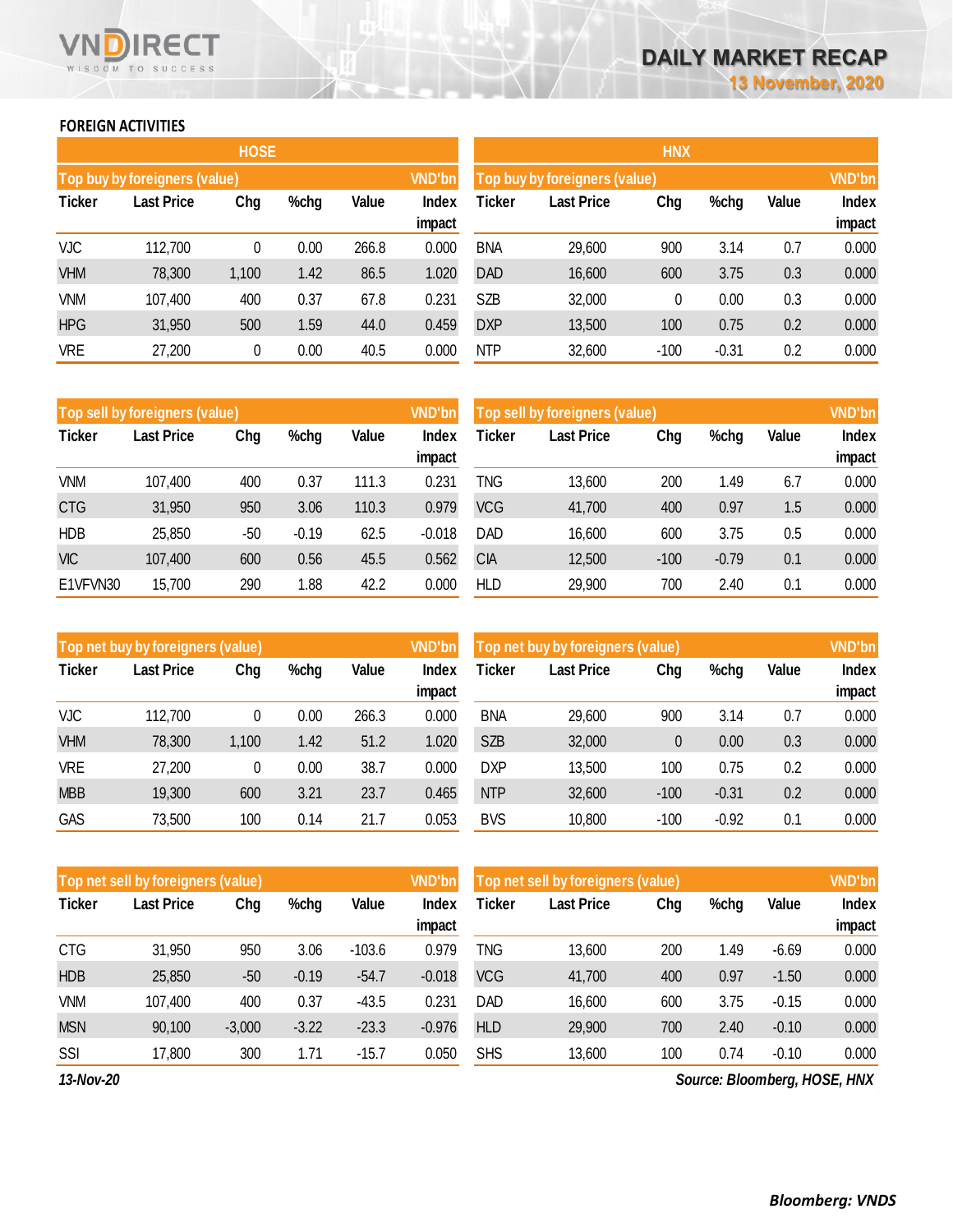**13 November, 2020**

## **TOP 60 MARKET CAP STOCKS SNAPSHOT ON HOSE**

ECT

WISDOM TO SUCCESS

| <b>VND</b><br>1M<br>3M<br>6M<br><b>US\$mln</b><br><b>Min'shs</b><br>$\frac{9}{6}$<br>$%$ $(30 \text{ days-shs})$<br>%<br>$\%$<br>$\pmb{\chi}$<br>$\boldsymbol{\mathsf{x}}$<br>1 VIC VM<br>107,400<br>22.0<br>23.2<br>22.9<br>672,829<br>4.2<br>11.0<br>2.2<br>14.1<br>13.1<br>15,675<br>3,382<br>40.4<br>2 VCB VM<br>86,900<br>0.5<br>4.7<br>14.9<br>13,907<br>3,709<br>25.2<br>6.4<br>887,276<br>18.8<br>3.4<br>19.7<br>1.5<br>3 VHM VM<br>78,300<br>0.3<br>$-1.4$<br>9.7<br>3,290<br>23.4<br>11.9<br>11,114<br>27.1<br>2,329,205<br>11.4<br>3.4<br>35.4<br>4 VNM VM<br>0.3<br>10.7<br>9,684<br>2,090<br>35.2<br>42.0<br>35.3<br>24.6<br>107,400<br>13.4<br>1,716,710<br>22.5<br>7.6<br>5 BID VM<br>40,300<br>6,994<br>4,022<br>19.0<br>$-2.3$<br>1.6<br>1.8<br>12.7<br>2,023,541<br>19.0<br>2.1<br>12.5<br>0.6<br>6 GAS VM<br>1.2<br>4.2<br>73,500<br>$-2.0$<br>1.5<br>6,070<br>1,914<br>46.0<br>922,153<br>15.5<br>3.0<br>19.7<br>14.6<br>7 CTG VM<br>31,950<br>4.6<br>34.5<br>5,133<br>35.5<br>0.8<br>1.4<br>14.0<br>0.9<br>47.6<br>3,723<br>8,634,269<br>10.8<br>641<br>8 SAB VM<br>0.5<br>1.1<br>5,119<br>10.4<br>22.6<br>185,000<br>7.6<br>36.9<br>98,491<br>29.3<br>6.0<br>16.3<br>9 HPG VM<br>3,313<br>54.2<br>31,950<br>14.1<br>30.4<br>59.1<br>4,568<br>15.6<br>16,909,050<br>9.9<br>1.9<br>21.3<br>10.0<br>4,567<br>36.7<br>5.1<br>2.7<br>10 MSN VM<br>90,100<br>20.5<br>65.6<br>45.6<br>1,175<br>15.0<br>3,881,354<br>43.6<br>8.9<br>17.7<br>11 TCB VM<br>23,000<br>7.5<br>16.2<br>11.7<br>3,474<br>3,500<br>70.0<br>0.0<br>21,585,790<br>7.1<br>1.1<br>3.0<br>12 GVR VM<br>17,000<br>21.4<br>54.5<br>2,934<br>4,000<br>100.0<br>12.3<br>6.6<br>34.9<br>4,777,173<br>22.5<br>1.5<br>3.9<br>13 VRE VM<br>27,200<br>2,667<br>2,272<br>39.7<br>2.2<br>0.0<br>1.3<br>18.9<br>4,568,732<br>27.2<br>8.1<br>5.9<br>11.0<br>986<br>14 NVL VM<br>62,000<br>0.0<br>2,637<br>28.8<br>32.9<br>10.6<br>2.4<br>24.7<br>5.6<br>$-3.3$<br>18.1<br>1,388,251<br>15 VPB VM<br>24,500<br>4.7<br>12.6<br>2.5<br>2,577<br>2,438<br>73.3<br>0.4<br>6,840,090<br>6.0<br>1.2<br>22.2<br>2.6<br>16 PLX VM<br>48,800<br>$-1.1$<br>4.7<br>6.9<br>2,566<br>1,219<br>9.9<br>4.1<br>2.9<br>4.3<br>327,720<br>71.6<br>1.6<br>17 VJC VM<br>112,700<br>$-1.9$<br>2,547<br>524<br>46.2<br>4.2<br>$-5.6$<br>7.3<br>10.9<br>12.6<br>495,129<br>N/A<br>$-1.8$<br>19,300<br>30.9<br>2,309<br>2,773<br>66.9<br>0.2<br>1.2<br>20.0<br>2.0<br>18 MBB VM<br>10.3<br>26.8<br>7,014,744<br>6.4<br>2,170<br>453<br>19 MWG VM<br>111,100<br>4.6<br>35.2<br>32.4<br>89.1<br>0.0<br>924,553<br>13.0<br>3.3<br>29.0<br>10.5<br>20 FPT VM<br>6.1<br>12.2<br>1,820<br>784<br>75.8<br>0.0<br>9.5<br>53,800<br>9.0<br>2,155,484<br>12.7<br>2.8<br>23.1<br>742<br>1,768<br>21 BVH VM<br>55,200<br>2.8<br>17.6<br>9.3<br>31.9<br>20.5<br>1,141,508<br>31.9<br>2.0<br>7.1<br>1.0<br>$-2.5$<br>N/A<br>1,035<br>47.2<br>2.7<br>N/A<br>N/A<br>22 BCM VM<br>39,000<br>N/A<br>1,742<br>100.0<br>20,185<br>N/A<br>3.4<br>1,661<br>1,418<br>3.9<br>530,249<br>$-83.7$<br>23 HVN VM<br>27,150<br>8.6<br>$-2.9$<br>20.8<br>N/A<br>5.7<br>7.7<br>24.0<br>1,401<br>1,256<br>68.3<br>2.0<br>1.8<br>24 HDB VM<br>25,850<br>41.8<br>1,976,800<br>7.6<br>1.5<br>21.5<br>25 VIB VM<br>32,950<br>924<br>79.1<br>0.3<br>N/A<br>N/A<br>N/A<br>N/A<br>N/A<br>1,314<br>1.8<br>N/A<br>N/A<br>26 STB VM<br>3.3<br>1,082<br>1,804<br>96.4<br>14.5<br>0.9<br>8.7<br>0.5<br>13,900<br>28.1<br>39.6<br>16,016,630<br>10.5<br>27 POW VM<br>10,000<br>$-2.9$<br>1,010<br>2,342<br>87.9<br>39.4<br>5,737,542<br>$-2.4$<br>0.6<br>14.7<br>0.8<br>5.8<br>$-1.1$<br>912<br>1,229<br>94.0<br>28 EIB VM<br>17,200<br>3.0<br>12.8<br>0.0<br>349,565<br>24.7<br>1.3<br>5.3<br>0.6<br>29 TPB VM<br>$-2.2$<br>13.8<br>817<br>53.4<br>24,300<br>13.3<br>856<br>0.0<br>2,403,003<br>5.6<br>1.3<br>26.3<br>2.1<br>30 PNJ VM<br>717<br>225<br>71.3<br>0.1<br>22.8<br>73,800<br>18.1<br>31.8<br>13.7<br>1,127,429<br>16.1<br>3.4<br>13.1<br>31 BHN VM<br>699<br>232<br>0.9<br>3,105<br>69,900<br>1.3<br>44.1<br>23.7<br>31.5<br>31.8<br>3.3<br>10.8<br>6.2<br>9.4<br>673<br>396<br>37.4<br>3.6<br>32 PDR VM<br>39,350<br>68.4<br>73.6<br>48.2<br>2,043,953<br>14.0<br>28.2<br>8.6<br>597<br>559<br>33 KDH VM<br>24,750<br>3.8<br>5.9<br>13.0<br>80.7<br>9.3<br>1,011,034<br>12.0<br>1.8<br>15.7<br>9.1<br>34 REE VM<br>44,500<br>26.1<br>39.1<br>595<br>310<br>56.1<br>0.0<br>437,372<br>13.7<br>6.8<br>9.7<br>1.3<br>7.6<br>35 DHG VM<br>5.9<br>578<br>131<br>5.2<br>4,470<br>102,500<br>$-1.4$<br>10.7<br>45.2<br>19.0<br>4.0<br>21.7<br>$0.2\,$<br>36 LGC VM<br>7.5<br>52.9<br>65.8<br>573<br>193<br>4.0<br>1,508<br>41.5<br>4.4<br>10.7<br>2.8<br>68,800<br>37 HNG VM<br>$-8.1$<br>$-22.5$<br>519<br>1,109<br>23.3<br>48.9<br>N/A<br>$-10.9$<br>$-4.2$<br>10,850<br>$-11.1$<br>1,629,678<br>1.4<br>N/A<br>38 APH VM<br>81,500<br>12.9<br>18.6<br>516<br>147<br>100.0<br>60.2<br>371,188<br>N/A<br>5.1<br>N/A<br>N/A<br>39 LPB VM<br>512<br>977<br>87.6<br>N/A<br>12,150<br>N/A<br>N/A<br>N/A<br>0.3<br>N/A<br>0.9<br>N/A<br>N/A<br>40 SSI VM<br>1.4<br>19.9<br>26.7<br>462<br>601<br>83.6<br>50.7<br>9.7<br>1.1<br>11.5<br>4.2<br>17,800<br>5,043,670<br>0.9<br>6.9<br>38.3<br>447<br>448<br>35.6<br>16.4<br>41 VGC VM<br>23,100<br>41.4<br>134,721<br>1.6<br>10.1<br>3.1<br>42 SBT VM<br>16,150<br>$-1.2$<br>14.9<br>8.0<br>409<br>587<br>18.4<br>94.0<br>1.3<br>3,803,226<br>23.0<br>5.5<br>2.3<br>43 GEX VM<br>20,000<br>$-12.3$<br>$-3.1$<br>30.3<br>406<br>470<br>72.1<br>36.2<br>1.5<br>10.6<br>3.0<br>7,648,658<br>14.2<br>44 PHR VM<br>61,400<br>9.1<br>14.3<br>31.8<br>359<br>135<br>32.4<br>36.7<br>963,095<br>16.7<br>2.6<br>16.0<br>9.1<br>45 VHC VM<br>45,500<br>22.1<br>39.6<br>182<br>50.2<br>465,051<br>14.7<br>7.3<br>357<br>67.0<br>8.9<br>1.5<br>11.1<br>444<br>46 HSG VM<br>17.6<br>58.3<br>99.9<br>346<br>65.3<br>38.2<br>12,078,720<br>7.0<br>1.2<br>19.1<br>6.6<br>18,050<br>47 NLG VM<br>28,400<br>6.8<br>26.2<br>337<br>275<br>61.0<br>0.7<br>789,163<br>10.8<br>14.6<br>16.1<br>1.5<br>6.8<br>48 GMD VM<br>26,300<br>11.0<br>25.2<br>34.9<br>337<br>297<br>80.3<br>0.0<br>662,113<br>22.3<br>1.3<br>5.8<br>3.8<br>49 HPX VM<br>28,900<br>25.7<br>23.3<br>330<br>264<br>33.7<br>35.1<br>435,972<br>18.2<br>14.7<br>6.2<br>7.0<br>2.5<br>50 KDC VM<br>36,350<br>2.5<br>8.2<br>69.1<br>323<br>206<br>57.4<br>75.7<br>529,447<br>52.5<br>1.3<br>2.5<br>1.2<br>51 PPC VM<br>23,000<br>$-3.2$<br>$-1.1$<br>$-8.9$<br>318<br>321<br>24.6<br>33.5<br>7.5<br>1.2<br>16.4<br>14.1<br>183,481<br>52 DXG VM<br>13,700<br>24.0<br>44.2<br>25.1<br>306<br>518<br>82.7<br>13.2<br>6,260,940<br>N/A<br>1.1<br>$-1.3$<br>$-0.4$<br>53 HCM VM<br>22,900<br>4.1<br>25.8<br>27.2<br>301<br>305<br>39.6<br>51.5<br>11.8<br>2,753,485<br>13.4<br>1.6<br>6.5<br>54 VCI VM<br>42,100<br>22.7<br>87.9<br>93.1<br>301<br>166<br>64.0<br>73.7<br>11.2<br>1.7<br>15.9<br>9.3<br>1,111,490<br>55 DPM VM<br>17,800<br>4.1<br>24.0<br>22.8<br>301<br>391<br>32.1<br>36.6<br>2,606,589<br>8.9<br>0.9<br>10.4<br>7.4<br>56 DGC VM<br>46,700<br>10.7<br>45.0<br>N/A<br>300<br>149<br>57.5<br>47.5<br>772,677<br>22.0<br>8.8<br>1.8<br>16.3<br>57 KBC VM<br>14,350<br>4.7<br>9.5<br>291<br>470<br>67.8<br>31.0<br>0.7<br>$-0.3$<br>2,135,577<br>16.3<br>4.4<br>2.2<br>44.2<br>58 DCM VM<br>12,650<br>5.4<br>45.4<br>289<br>529<br>24.4<br>45.2<br>3,637,113<br>14.5<br>1.0<br>7.4<br>5.8<br>59 VPI VM<br>33,400<br>1.8<br>$-0.4$<br>288<br>200<br>62.6<br>46.6<br>1,162,133<br>12.1<br>2.6<br>24.0<br>1.0<br>6.1<br>60 NT2 VM<br>23,200<br>$-0.4$<br>5.7<br>8.7<br>288<br>288<br>32.3<br>29.6<br>164,708<br>11.0<br>1.6<br>14.6<br>8.3<br><b>Source: Bloomberg</b><br>13 Nov | No. Ticker | <b>Price</b> | Price change (%) |  |  | Mkt. Cap Outs. Vol. Float ratio Avail. Fll Ave. daily vol. | P/E | P/B | <b>ROE</b> | <b>ROA</b> |
|----------------------------------------------------------------------------------------------------------------------------------------------------------------------------------------------------------------------------------------------------------------------------------------------------------------------------------------------------------------------------------------------------------------------------------------------------------------------------------------------------------------------------------------------------------------------------------------------------------------------------------------------------------------------------------------------------------------------------------------------------------------------------------------------------------------------------------------------------------------------------------------------------------------------------------------------------------------------------------------------------------------------------------------------------------------------------------------------------------------------------------------------------------------------------------------------------------------------------------------------------------------------------------------------------------------------------------------------------------------------------------------------------------------------------------------------------------------------------------------------------------------------------------------------------------------------------------------------------------------------------------------------------------------------------------------------------------------------------------------------------------------------------------------------------------------------------------------------------------------------------------------------------------------------------------------------------------------------------------------------------------------------------------------------------------------------------------------------------------------------------------------------------------------------------------------------------------------------------------------------------------------------------------------------------------------------------------------------------------------------------------------------------------------------------------------------------------------------------------------------------------------------------------------------------------------------------------------------------------------------------------------------------------------------------------------------------------------------------------------------------------------------------------------------------------------------------------------------------------------------------------------------------------------------------------------------------------------------------------------------------------------------------------------------------------------------------------------------------------------------------------------------------------------------------------------------------------------------------------------------------------------------------------------------------------------------------------------------------------------------------------------------------------------------------------------------------------------------------------------------------------------------------------------------------------------------------------------------------------------------------------------------------------------------------------------------------------------------------------------------------------------------------------------------------------------------------------------------------------------------------------------------------------------------------------------------------------------------------------------------------------------------------------------------------------------------------------------------------------------------------------------------------------------------------------------------------------------------------------------------------------------------------------------------------------------------------------------------------------------------------------------------------------------------------------------------------------------------------------------------------------------------------------------------------------------------------------------------------------------------------------------------------------------------------------------------------------------------------------------------------------------------------------------------------------------------------------------------------------------------------------------------------------------------------------------------------------------------------------------------------------------------------------------------------------------------------------------------------------------------------------------------------------------------------------------------------------------------------------------------------------------------------------------------------------------------------------------------------------------------------------------------------------------------------------------------------------------------------------------------------------------------------------------------------------------------------------------------------------------------------------------------------------------------------------------------------------------------------------------------------------------------------------------------------------------------------------------------------------------------------------------------------------------------------------------------------------------------------------------------------------------------------------------------------------------------------------------------------------------------------------------------------------------------------------------------------------------------------------------------------------------------------------------------------------------------------------------------------------------------------------------------------------------------------------------------------------------------------------------------------------------------------------------------------------------------------------------------------------------------------------------------------------------------------------------------------------------------------------------------------------------------------------------------------------------------------------------------------------------------------------------------------------------------------------------------------------------------------------------------------------------------------------------------------------------------------------------------------------------------------------------------------------------------------------------------------------------------------------------------------------------------------------------------------------------------------------------------------------------------------------------------------------------------------------------------------------------------------------------------------------------------------------------------------------------------------------------------------------------------------------------------------------------------------------|------------|--------------|------------------|--|--|------------------------------------------------------------|-----|-----|------------|------------|
|                                                                                                                                                                                                                                                                                                                                                                                                                                                                                                                                                                                                                                                                                                                                                                                                                                                                                                                                                                                                                                                                                                                                                                                                                                                                                                                                                                                                                                                                                                                                                                                                                                                                                                                                                                                                                                                                                                                                                                                                                                                                                                                                                                                                                                                                                                                                                                                                                                                                                                                                                                                                                                                                                                                                                                                                                                                                                                                                                                                                                                                                                                                                                                                                                                                                                                                                                                                                                                                                                                                                                                                                                                                                                                                                                                                                                                                                                                                                                                                                                                                                                                                                                                                                                                                                                                                                                                                                                                                                                                                                                                                                                                                                                                                                                                                                                                                                                                                                                                                                                                                                                                                                                                                                                                                                                                                                                                                                                                                                                                                                                                                                                                                                                                                                                                                                                                                                                                                                                                                                                                                                                                                                                                                                                                                                                                                                                                                                                                                                                                                                                                                                                                                                                                                                                                                                                                                                                                                                                                                                                                                                                                                                                                                                                                                                                                                                                                                                                                                                                                                                                                                                                                                                                  |            |              |                  |  |  |                                                            |     |     |            |            |
|                                                                                                                                                                                                                                                                                                                                                                                                                                                                                                                                                                                                                                                                                                                                                                                                                                                                                                                                                                                                                                                                                                                                                                                                                                                                                                                                                                                                                                                                                                                                                                                                                                                                                                                                                                                                                                                                                                                                                                                                                                                                                                                                                                                                                                                                                                                                                                                                                                                                                                                                                                                                                                                                                                                                                                                                                                                                                                                                                                                                                                                                                                                                                                                                                                                                                                                                                                                                                                                                                                                                                                                                                                                                                                                                                                                                                                                                                                                                                                                                                                                                                                                                                                                                                                                                                                                                                                                                                                                                                                                                                                                                                                                                                                                                                                                                                                                                                                                                                                                                                                                                                                                                                                                                                                                                                                                                                                                                                                                                                                                                                                                                                                                                                                                                                                                                                                                                                                                                                                                                                                                                                                                                                                                                                                                                                                                                                                                                                                                                                                                                                                                                                                                                                                                                                                                                                                                                                                                                                                                                                                                                                                                                                                                                                                                                                                                                                                                                                                                                                                                                                                                                                                                                                  |            |              |                  |  |  |                                                            |     |     |            |            |
|                                                                                                                                                                                                                                                                                                                                                                                                                                                                                                                                                                                                                                                                                                                                                                                                                                                                                                                                                                                                                                                                                                                                                                                                                                                                                                                                                                                                                                                                                                                                                                                                                                                                                                                                                                                                                                                                                                                                                                                                                                                                                                                                                                                                                                                                                                                                                                                                                                                                                                                                                                                                                                                                                                                                                                                                                                                                                                                                                                                                                                                                                                                                                                                                                                                                                                                                                                                                                                                                                                                                                                                                                                                                                                                                                                                                                                                                                                                                                                                                                                                                                                                                                                                                                                                                                                                                                                                                                                                                                                                                                                                                                                                                                                                                                                                                                                                                                                                                                                                                                                                                                                                                                                                                                                                                                                                                                                                                                                                                                                                                                                                                                                                                                                                                                                                                                                                                                                                                                                                                                                                                                                                                                                                                                                                                                                                                                                                                                                                                                                                                                                                                                                                                                                                                                                                                                                                                                                                                                                                                                                                                                                                                                                                                                                                                                                                                                                                                                                                                                                                                                                                                                                                                                  |            |              |                  |  |  |                                                            |     |     |            |            |
|                                                                                                                                                                                                                                                                                                                                                                                                                                                                                                                                                                                                                                                                                                                                                                                                                                                                                                                                                                                                                                                                                                                                                                                                                                                                                                                                                                                                                                                                                                                                                                                                                                                                                                                                                                                                                                                                                                                                                                                                                                                                                                                                                                                                                                                                                                                                                                                                                                                                                                                                                                                                                                                                                                                                                                                                                                                                                                                                                                                                                                                                                                                                                                                                                                                                                                                                                                                                                                                                                                                                                                                                                                                                                                                                                                                                                                                                                                                                                                                                                                                                                                                                                                                                                                                                                                                                                                                                                                                                                                                                                                                                                                                                                                                                                                                                                                                                                                                                                                                                                                                                                                                                                                                                                                                                                                                                                                                                                                                                                                                                                                                                                                                                                                                                                                                                                                                                                                                                                                                                                                                                                                                                                                                                                                                                                                                                                                                                                                                                                                                                                                                                                                                                                                                                                                                                                                                                                                                                                                                                                                                                                                                                                                                                                                                                                                                                                                                                                                                                                                                                                                                                                                                                                  |            |              |                  |  |  |                                                            |     |     |            |            |
|                                                                                                                                                                                                                                                                                                                                                                                                                                                                                                                                                                                                                                                                                                                                                                                                                                                                                                                                                                                                                                                                                                                                                                                                                                                                                                                                                                                                                                                                                                                                                                                                                                                                                                                                                                                                                                                                                                                                                                                                                                                                                                                                                                                                                                                                                                                                                                                                                                                                                                                                                                                                                                                                                                                                                                                                                                                                                                                                                                                                                                                                                                                                                                                                                                                                                                                                                                                                                                                                                                                                                                                                                                                                                                                                                                                                                                                                                                                                                                                                                                                                                                                                                                                                                                                                                                                                                                                                                                                                                                                                                                                                                                                                                                                                                                                                                                                                                                                                                                                                                                                                                                                                                                                                                                                                                                                                                                                                                                                                                                                                                                                                                                                                                                                                                                                                                                                                                                                                                                                                                                                                                                                                                                                                                                                                                                                                                                                                                                                                                                                                                                                                                                                                                                                                                                                                                                                                                                                                                                                                                                                                                                                                                                                                                                                                                                                                                                                                                                                                                                                                                                                                                                                                                  |            |              |                  |  |  |                                                            |     |     |            |            |
|                                                                                                                                                                                                                                                                                                                                                                                                                                                                                                                                                                                                                                                                                                                                                                                                                                                                                                                                                                                                                                                                                                                                                                                                                                                                                                                                                                                                                                                                                                                                                                                                                                                                                                                                                                                                                                                                                                                                                                                                                                                                                                                                                                                                                                                                                                                                                                                                                                                                                                                                                                                                                                                                                                                                                                                                                                                                                                                                                                                                                                                                                                                                                                                                                                                                                                                                                                                                                                                                                                                                                                                                                                                                                                                                                                                                                                                                                                                                                                                                                                                                                                                                                                                                                                                                                                                                                                                                                                                                                                                                                                                                                                                                                                                                                                                                                                                                                                                                                                                                                                                                                                                                                                                                                                                                                                                                                                                                                                                                                                                                                                                                                                                                                                                                                                                                                                                                                                                                                                                                                                                                                                                                                                                                                                                                                                                                                                                                                                                                                                                                                                                                                                                                                                                                                                                                                                                                                                                                                                                                                                                                                                                                                                                                                                                                                                                                                                                                                                                                                                                                                                                                                                                                                  |            |              |                  |  |  |                                                            |     |     |            |            |
|                                                                                                                                                                                                                                                                                                                                                                                                                                                                                                                                                                                                                                                                                                                                                                                                                                                                                                                                                                                                                                                                                                                                                                                                                                                                                                                                                                                                                                                                                                                                                                                                                                                                                                                                                                                                                                                                                                                                                                                                                                                                                                                                                                                                                                                                                                                                                                                                                                                                                                                                                                                                                                                                                                                                                                                                                                                                                                                                                                                                                                                                                                                                                                                                                                                                                                                                                                                                                                                                                                                                                                                                                                                                                                                                                                                                                                                                                                                                                                                                                                                                                                                                                                                                                                                                                                                                                                                                                                                                                                                                                                                                                                                                                                                                                                                                                                                                                                                                                                                                                                                                                                                                                                                                                                                                                                                                                                                                                                                                                                                                                                                                                                                                                                                                                                                                                                                                                                                                                                                                                                                                                                                                                                                                                                                                                                                                                                                                                                                                                                                                                                                                                                                                                                                                                                                                                                                                                                                                                                                                                                                                                                                                                                                                                                                                                                                                                                                                                                                                                                                                                                                                                                                                                  |            |              |                  |  |  |                                                            |     |     |            |            |
|                                                                                                                                                                                                                                                                                                                                                                                                                                                                                                                                                                                                                                                                                                                                                                                                                                                                                                                                                                                                                                                                                                                                                                                                                                                                                                                                                                                                                                                                                                                                                                                                                                                                                                                                                                                                                                                                                                                                                                                                                                                                                                                                                                                                                                                                                                                                                                                                                                                                                                                                                                                                                                                                                                                                                                                                                                                                                                                                                                                                                                                                                                                                                                                                                                                                                                                                                                                                                                                                                                                                                                                                                                                                                                                                                                                                                                                                                                                                                                                                                                                                                                                                                                                                                                                                                                                                                                                                                                                                                                                                                                                                                                                                                                                                                                                                                                                                                                                                                                                                                                                                                                                                                                                                                                                                                                                                                                                                                                                                                                                                                                                                                                                                                                                                                                                                                                                                                                                                                                                                                                                                                                                                                                                                                                                                                                                                                                                                                                                                                                                                                                                                                                                                                                                                                                                                                                                                                                                                                                                                                                                                                                                                                                                                                                                                                                                                                                                                                                                                                                                                                                                                                                                                                  |            |              |                  |  |  |                                                            |     |     |            |            |
|                                                                                                                                                                                                                                                                                                                                                                                                                                                                                                                                                                                                                                                                                                                                                                                                                                                                                                                                                                                                                                                                                                                                                                                                                                                                                                                                                                                                                                                                                                                                                                                                                                                                                                                                                                                                                                                                                                                                                                                                                                                                                                                                                                                                                                                                                                                                                                                                                                                                                                                                                                                                                                                                                                                                                                                                                                                                                                                                                                                                                                                                                                                                                                                                                                                                                                                                                                                                                                                                                                                                                                                                                                                                                                                                                                                                                                                                                                                                                                                                                                                                                                                                                                                                                                                                                                                                                                                                                                                                                                                                                                                                                                                                                                                                                                                                                                                                                                                                                                                                                                                                                                                                                                                                                                                                                                                                                                                                                                                                                                                                                                                                                                                                                                                                                                                                                                                                                                                                                                                                                                                                                                                                                                                                                                                                                                                                                                                                                                                                                                                                                                                                                                                                                                                                                                                                                                                                                                                                                                                                                                                                                                                                                                                                                                                                                                                                                                                                                                                                                                                                                                                                                                                                                  |            |              |                  |  |  |                                                            |     |     |            |            |
|                                                                                                                                                                                                                                                                                                                                                                                                                                                                                                                                                                                                                                                                                                                                                                                                                                                                                                                                                                                                                                                                                                                                                                                                                                                                                                                                                                                                                                                                                                                                                                                                                                                                                                                                                                                                                                                                                                                                                                                                                                                                                                                                                                                                                                                                                                                                                                                                                                                                                                                                                                                                                                                                                                                                                                                                                                                                                                                                                                                                                                                                                                                                                                                                                                                                                                                                                                                                                                                                                                                                                                                                                                                                                                                                                                                                                                                                                                                                                                                                                                                                                                                                                                                                                                                                                                                                                                                                                                                                                                                                                                                                                                                                                                                                                                                                                                                                                                                                                                                                                                                                                                                                                                                                                                                                                                                                                                                                                                                                                                                                                                                                                                                                                                                                                                                                                                                                                                                                                                                                                                                                                                                                                                                                                                                                                                                                                                                                                                                                                                                                                                                                                                                                                                                                                                                                                                                                                                                                                                                                                                                                                                                                                                                                                                                                                                                                                                                                                                                                                                                                                                                                                                                                                  |            |              |                  |  |  |                                                            |     |     |            |            |
|                                                                                                                                                                                                                                                                                                                                                                                                                                                                                                                                                                                                                                                                                                                                                                                                                                                                                                                                                                                                                                                                                                                                                                                                                                                                                                                                                                                                                                                                                                                                                                                                                                                                                                                                                                                                                                                                                                                                                                                                                                                                                                                                                                                                                                                                                                                                                                                                                                                                                                                                                                                                                                                                                                                                                                                                                                                                                                                                                                                                                                                                                                                                                                                                                                                                                                                                                                                                                                                                                                                                                                                                                                                                                                                                                                                                                                                                                                                                                                                                                                                                                                                                                                                                                                                                                                                                                                                                                                                                                                                                                                                                                                                                                                                                                                                                                                                                                                                                                                                                                                                                                                                                                                                                                                                                                                                                                                                                                                                                                                                                                                                                                                                                                                                                                                                                                                                                                                                                                                                                                                                                                                                                                                                                                                                                                                                                                                                                                                                                                                                                                                                                                                                                                                                                                                                                                                                                                                                                                                                                                                                                                                                                                                                                                                                                                                                                                                                                                                                                                                                                                                                                                                                                                  |            |              |                  |  |  |                                                            |     |     |            |            |
|                                                                                                                                                                                                                                                                                                                                                                                                                                                                                                                                                                                                                                                                                                                                                                                                                                                                                                                                                                                                                                                                                                                                                                                                                                                                                                                                                                                                                                                                                                                                                                                                                                                                                                                                                                                                                                                                                                                                                                                                                                                                                                                                                                                                                                                                                                                                                                                                                                                                                                                                                                                                                                                                                                                                                                                                                                                                                                                                                                                                                                                                                                                                                                                                                                                                                                                                                                                                                                                                                                                                                                                                                                                                                                                                                                                                                                                                                                                                                                                                                                                                                                                                                                                                                                                                                                                                                                                                                                                                                                                                                                                                                                                                                                                                                                                                                                                                                                                                                                                                                                                                                                                                                                                                                                                                                                                                                                                                                                                                                                                                                                                                                                                                                                                                                                                                                                                                                                                                                                                                                                                                                                                                                                                                                                                                                                                                                                                                                                                                                                                                                                                                                                                                                                                                                                                                                                                                                                                                                                                                                                                                                                                                                                                                                                                                                                                                                                                                                                                                                                                                                                                                                                                                                  |            |              |                  |  |  |                                                            |     |     |            |            |
| $-14.7$<br>2.7<br>17.7                                                                                                                                                                                                                                                                                                                                                                                                                                                                                                                                                                                                                                                                                                                                                                                                                                                                                                                                                                                                                                                                                                                                                                                                                                                                                                                                                                                                                                                                                                                                                                                                                                                                                                                                                                                                                                                                                                                                                                                                                                                                                                                                                                                                                                                                                                                                                                                                                                                                                                                                                                                                                                                                                                                                                                                                                                                                                                                                                                                                                                                                                                                                                                                                                                                                                                                                                                                                                                                                                                                                                                                                                                                                                                                                                                                                                                                                                                                                                                                                                                                                                                                                                                                                                                                                                                                                                                                                                                                                                                                                                                                                                                                                                                                                                                                                                                                                                                                                                                                                                                                                                                                                                                                                                                                                                                                                                                                                                                                                                                                                                                                                                                                                                                                                                                                                                                                                                                                                                                                                                                                                                                                                                                                                                                                                                                                                                                                                                                                                                                                                                                                                                                                                                                                                                                                                                                                                                                                                                                                                                                                                                                                                                                                                                                                                                                                                                                                                                                                                                                                                                                                                                                                           |            |              |                  |  |  |                                                            |     |     |            |            |
|                                                                                                                                                                                                                                                                                                                                                                                                                                                                                                                                                                                                                                                                                                                                                                                                                                                                                                                                                                                                                                                                                                                                                                                                                                                                                                                                                                                                                                                                                                                                                                                                                                                                                                                                                                                                                                                                                                                                                                                                                                                                                                                                                                                                                                                                                                                                                                                                                                                                                                                                                                                                                                                                                                                                                                                                                                                                                                                                                                                                                                                                                                                                                                                                                                                                                                                                                                                                                                                                                                                                                                                                                                                                                                                                                                                                                                                                                                                                                                                                                                                                                                                                                                                                                                                                                                                                                                                                                                                                                                                                                                                                                                                                                                                                                                                                                                                                                                                                                                                                                                                                                                                                                                                                                                                                                                                                                                                                                                                                                                                                                                                                                                                                                                                                                                                                                                                                                                                                                                                                                                                                                                                                                                                                                                                                                                                                                                                                                                                                                                                                                                                                                                                                                                                                                                                                                                                                                                                                                                                                                                                                                                                                                                                                                                                                                                                                                                                                                                                                                                                                                                                                                                                                                  |            |              |                  |  |  |                                                            |     |     |            |            |
|                                                                                                                                                                                                                                                                                                                                                                                                                                                                                                                                                                                                                                                                                                                                                                                                                                                                                                                                                                                                                                                                                                                                                                                                                                                                                                                                                                                                                                                                                                                                                                                                                                                                                                                                                                                                                                                                                                                                                                                                                                                                                                                                                                                                                                                                                                                                                                                                                                                                                                                                                                                                                                                                                                                                                                                                                                                                                                                                                                                                                                                                                                                                                                                                                                                                                                                                                                                                                                                                                                                                                                                                                                                                                                                                                                                                                                                                                                                                                                                                                                                                                                                                                                                                                                                                                                                                                                                                                                                                                                                                                                                                                                                                                                                                                                                                                                                                                                                                                                                                                                                                                                                                                                                                                                                                                                                                                                                                                                                                                                                                                                                                                                                                                                                                                                                                                                                                                                                                                                                                                                                                                                                                                                                                                                                                                                                                                                                                                                                                                                                                                                                                                                                                                                                                                                                                                                                                                                                                                                                                                                                                                                                                                                                                                                                                                                                                                                                                                                                                                                                                                                                                                                                                                  |            |              |                  |  |  |                                                            |     |     |            |            |
|                                                                                                                                                                                                                                                                                                                                                                                                                                                                                                                                                                                                                                                                                                                                                                                                                                                                                                                                                                                                                                                                                                                                                                                                                                                                                                                                                                                                                                                                                                                                                                                                                                                                                                                                                                                                                                                                                                                                                                                                                                                                                                                                                                                                                                                                                                                                                                                                                                                                                                                                                                                                                                                                                                                                                                                                                                                                                                                                                                                                                                                                                                                                                                                                                                                                                                                                                                                                                                                                                                                                                                                                                                                                                                                                                                                                                                                                                                                                                                                                                                                                                                                                                                                                                                                                                                                                                                                                                                                                                                                                                                                                                                                                                                                                                                                                                                                                                                                                                                                                                                                                                                                                                                                                                                                                                                                                                                                                                                                                                                                                                                                                                                                                                                                                                                                                                                                                                                                                                                                                                                                                                                                                                                                                                                                                                                                                                                                                                                                                                                                                                                                                                                                                                                                                                                                                                                                                                                                                                                                                                                                                                                                                                                                                                                                                                                                                                                                                                                                                                                                                                                                                                                                                                  |            |              |                  |  |  |                                                            |     |     |            |            |
|                                                                                                                                                                                                                                                                                                                                                                                                                                                                                                                                                                                                                                                                                                                                                                                                                                                                                                                                                                                                                                                                                                                                                                                                                                                                                                                                                                                                                                                                                                                                                                                                                                                                                                                                                                                                                                                                                                                                                                                                                                                                                                                                                                                                                                                                                                                                                                                                                                                                                                                                                                                                                                                                                                                                                                                                                                                                                                                                                                                                                                                                                                                                                                                                                                                                                                                                                                                                                                                                                                                                                                                                                                                                                                                                                                                                                                                                                                                                                                                                                                                                                                                                                                                                                                                                                                                                                                                                                                                                                                                                                                                                                                                                                                                                                                                                                                                                                                                                                                                                                                                                                                                                                                                                                                                                                                                                                                                                                                                                                                                                                                                                                                                                                                                                                                                                                                                                                                                                                                                                                                                                                                                                                                                                                                                                                                                                                                                                                                                                                                                                                                                                                                                                                                                                                                                                                                                                                                                                                                                                                                                                                                                                                                                                                                                                                                                                                                                                                                                                                                                                                                                                                                                                                  |            |              |                  |  |  |                                                            |     |     |            |            |
|                                                                                                                                                                                                                                                                                                                                                                                                                                                                                                                                                                                                                                                                                                                                                                                                                                                                                                                                                                                                                                                                                                                                                                                                                                                                                                                                                                                                                                                                                                                                                                                                                                                                                                                                                                                                                                                                                                                                                                                                                                                                                                                                                                                                                                                                                                                                                                                                                                                                                                                                                                                                                                                                                                                                                                                                                                                                                                                                                                                                                                                                                                                                                                                                                                                                                                                                                                                                                                                                                                                                                                                                                                                                                                                                                                                                                                                                                                                                                                                                                                                                                                                                                                                                                                                                                                                                                                                                                                                                                                                                                                                                                                                                                                                                                                                                                                                                                                                                                                                                                                                                                                                                                                                                                                                                                                                                                                                                                                                                                                                                                                                                                                                                                                                                                                                                                                                                                                                                                                                                                                                                                                                                                                                                                                                                                                                                                                                                                                                                                                                                                                                                                                                                                                                                                                                                                                                                                                                                                                                                                                                                                                                                                                                                                                                                                                                                                                                                                                                                                                                                                                                                                                                                                  |            |              |                  |  |  |                                                            |     |     |            |            |
|                                                                                                                                                                                                                                                                                                                                                                                                                                                                                                                                                                                                                                                                                                                                                                                                                                                                                                                                                                                                                                                                                                                                                                                                                                                                                                                                                                                                                                                                                                                                                                                                                                                                                                                                                                                                                                                                                                                                                                                                                                                                                                                                                                                                                                                                                                                                                                                                                                                                                                                                                                                                                                                                                                                                                                                                                                                                                                                                                                                                                                                                                                                                                                                                                                                                                                                                                                                                                                                                                                                                                                                                                                                                                                                                                                                                                                                                                                                                                                                                                                                                                                                                                                                                                                                                                                                                                                                                                                                                                                                                                                                                                                                                                                                                                                                                                                                                                                                                                                                                                                                                                                                                                                                                                                                                                                                                                                                                                                                                                                                                                                                                                                                                                                                                                                                                                                                                                                                                                                                                                                                                                                                                                                                                                                                                                                                                                                                                                                                                                                                                                                                                                                                                                                                                                                                                                                                                                                                                                                                                                                                                                                                                                                                                                                                                                                                                                                                                                                                                                                                                                                                                                                                                                  |            |              |                  |  |  |                                                            |     |     |            |            |
|                                                                                                                                                                                                                                                                                                                                                                                                                                                                                                                                                                                                                                                                                                                                                                                                                                                                                                                                                                                                                                                                                                                                                                                                                                                                                                                                                                                                                                                                                                                                                                                                                                                                                                                                                                                                                                                                                                                                                                                                                                                                                                                                                                                                                                                                                                                                                                                                                                                                                                                                                                                                                                                                                                                                                                                                                                                                                                                                                                                                                                                                                                                                                                                                                                                                                                                                                                                                                                                                                                                                                                                                                                                                                                                                                                                                                                                                                                                                                                                                                                                                                                                                                                                                                                                                                                                                                                                                                                                                                                                                                                                                                                                                                                                                                                                                                                                                                                                                                                                                                                                                                                                                                                                                                                                                                                                                                                                                                                                                                                                                                                                                                                                                                                                                                                                                                                                                                                                                                                                                                                                                                                                                                                                                                                                                                                                                                                                                                                                                                                                                                                                                                                                                                                                                                                                                                                                                                                                                                                                                                                                                                                                                                                                                                                                                                                                                                                                                                                                                                                                                                                                                                                                                                  |            |              |                  |  |  |                                                            |     |     |            |            |
|                                                                                                                                                                                                                                                                                                                                                                                                                                                                                                                                                                                                                                                                                                                                                                                                                                                                                                                                                                                                                                                                                                                                                                                                                                                                                                                                                                                                                                                                                                                                                                                                                                                                                                                                                                                                                                                                                                                                                                                                                                                                                                                                                                                                                                                                                                                                                                                                                                                                                                                                                                                                                                                                                                                                                                                                                                                                                                                                                                                                                                                                                                                                                                                                                                                                                                                                                                                                                                                                                                                                                                                                                                                                                                                                                                                                                                                                                                                                                                                                                                                                                                                                                                                                                                                                                                                                                                                                                                                                                                                                                                                                                                                                                                                                                                                                                                                                                                                                                                                                                                                                                                                                                                                                                                                                                                                                                                                                                                                                                                                                                                                                                                                                                                                                                                                                                                                                                                                                                                                                                                                                                                                                                                                                                                                                                                                                                                                                                                                                                                                                                                                                                                                                                                                                                                                                                                                                                                                                                                                                                                                                                                                                                                                                                                                                                                                                                                                                                                                                                                                                                                                                                                                                                  |            |              |                  |  |  |                                                            |     |     |            |            |
|                                                                                                                                                                                                                                                                                                                                                                                                                                                                                                                                                                                                                                                                                                                                                                                                                                                                                                                                                                                                                                                                                                                                                                                                                                                                                                                                                                                                                                                                                                                                                                                                                                                                                                                                                                                                                                                                                                                                                                                                                                                                                                                                                                                                                                                                                                                                                                                                                                                                                                                                                                                                                                                                                                                                                                                                                                                                                                                                                                                                                                                                                                                                                                                                                                                                                                                                                                                                                                                                                                                                                                                                                                                                                                                                                                                                                                                                                                                                                                                                                                                                                                                                                                                                                                                                                                                                                                                                                                                                                                                                                                                                                                                                                                                                                                                                                                                                                                                                                                                                                                                                                                                                                                                                                                                                                                                                                                                                                                                                                                                                                                                                                                                                                                                                                                                                                                                                                                                                                                                                                                                                                                                                                                                                                                                                                                                                                                                                                                                                                                                                                                                                                                                                                                                                                                                                                                                                                                                                                                                                                                                                                                                                                                                                                                                                                                                                                                                                                                                                                                                                                                                                                                                                                  |            |              |                  |  |  |                                                            |     |     |            |            |
|                                                                                                                                                                                                                                                                                                                                                                                                                                                                                                                                                                                                                                                                                                                                                                                                                                                                                                                                                                                                                                                                                                                                                                                                                                                                                                                                                                                                                                                                                                                                                                                                                                                                                                                                                                                                                                                                                                                                                                                                                                                                                                                                                                                                                                                                                                                                                                                                                                                                                                                                                                                                                                                                                                                                                                                                                                                                                                                                                                                                                                                                                                                                                                                                                                                                                                                                                                                                                                                                                                                                                                                                                                                                                                                                                                                                                                                                                                                                                                                                                                                                                                                                                                                                                                                                                                                                                                                                                                                                                                                                                                                                                                                                                                                                                                                                                                                                                                                                                                                                                                                                                                                                                                                                                                                                                                                                                                                                                                                                                                                                                                                                                                                                                                                                                                                                                                                                                                                                                                                                                                                                                                                                                                                                                                                                                                                                                                                                                                                                                                                                                                                                                                                                                                                                                                                                                                                                                                                                                                                                                                                                                                                                                                                                                                                                                                                                                                                                                                                                                                                                                                                                                                                                                  |            |              |                  |  |  |                                                            |     |     |            |            |
|                                                                                                                                                                                                                                                                                                                                                                                                                                                                                                                                                                                                                                                                                                                                                                                                                                                                                                                                                                                                                                                                                                                                                                                                                                                                                                                                                                                                                                                                                                                                                                                                                                                                                                                                                                                                                                                                                                                                                                                                                                                                                                                                                                                                                                                                                                                                                                                                                                                                                                                                                                                                                                                                                                                                                                                                                                                                                                                                                                                                                                                                                                                                                                                                                                                                                                                                                                                                                                                                                                                                                                                                                                                                                                                                                                                                                                                                                                                                                                                                                                                                                                                                                                                                                                                                                                                                                                                                                                                                                                                                                                                                                                                                                                                                                                                                                                                                                                                                                                                                                                                                                                                                                                                                                                                                                                                                                                                                                                                                                                                                                                                                                                                                                                                                                                                                                                                                                                                                                                                                                                                                                                                                                                                                                                                                                                                                                                                                                                                                                                                                                                                                                                                                                                                                                                                                                                                                                                                                                                                                                                                                                                                                                                                                                                                                                                                                                                                                                                                                                                                                                                                                                                                                                  |            |              |                  |  |  |                                                            |     |     |            |            |
|                                                                                                                                                                                                                                                                                                                                                                                                                                                                                                                                                                                                                                                                                                                                                                                                                                                                                                                                                                                                                                                                                                                                                                                                                                                                                                                                                                                                                                                                                                                                                                                                                                                                                                                                                                                                                                                                                                                                                                                                                                                                                                                                                                                                                                                                                                                                                                                                                                                                                                                                                                                                                                                                                                                                                                                                                                                                                                                                                                                                                                                                                                                                                                                                                                                                                                                                                                                                                                                                                                                                                                                                                                                                                                                                                                                                                                                                                                                                                                                                                                                                                                                                                                                                                                                                                                                                                                                                                                                                                                                                                                                                                                                                                                                                                                                                                                                                                                                                                                                                                                                                                                                                                                                                                                                                                                                                                                                                                                                                                                                                                                                                                                                                                                                                                                                                                                                                                                                                                                                                                                                                                                                                                                                                                                                                                                                                                                                                                                                                                                                                                                                                                                                                                                                                                                                                                                                                                                                                                                                                                                                                                                                                                                                                                                                                                                                                                                                                                                                                                                                                                                                                                                                                                  |            |              |                  |  |  |                                                            |     |     |            |            |
|                                                                                                                                                                                                                                                                                                                                                                                                                                                                                                                                                                                                                                                                                                                                                                                                                                                                                                                                                                                                                                                                                                                                                                                                                                                                                                                                                                                                                                                                                                                                                                                                                                                                                                                                                                                                                                                                                                                                                                                                                                                                                                                                                                                                                                                                                                                                                                                                                                                                                                                                                                                                                                                                                                                                                                                                                                                                                                                                                                                                                                                                                                                                                                                                                                                                                                                                                                                                                                                                                                                                                                                                                                                                                                                                                                                                                                                                                                                                                                                                                                                                                                                                                                                                                                                                                                                                                                                                                                                                                                                                                                                                                                                                                                                                                                                                                                                                                                                                                                                                                                                                                                                                                                                                                                                                                                                                                                                                                                                                                                                                                                                                                                                                                                                                                                                                                                                                                                                                                                                                                                                                                                                                                                                                                                                                                                                                                                                                                                                                                                                                                                                                                                                                                                                                                                                                                                                                                                                                                                                                                                                                                                                                                                                                                                                                                                                                                                                                                                                                                                                                                                                                                                                                                  |            |              |                  |  |  |                                                            |     |     |            |            |
|                                                                                                                                                                                                                                                                                                                                                                                                                                                                                                                                                                                                                                                                                                                                                                                                                                                                                                                                                                                                                                                                                                                                                                                                                                                                                                                                                                                                                                                                                                                                                                                                                                                                                                                                                                                                                                                                                                                                                                                                                                                                                                                                                                                                                                                                                                                                                                                                                                                                                                                                                                                                                                                                                                                                                                                                                                                                                                                                                                                                                                                                                                                                                                                                                                                                                                                                                                                                                                                                                                                                                                                                                                                                                                                                                                                                                                                                                                                                                                                                                                                                                                                                                                                                                                                                                                                                                                                                                                                                                                                                                                                                                                                                                                                                                                                                                                                                                                                                                                                                                                                                                                                                                                                                                                                                                                                                                                                                                                                                                                                                                                                                                                                                                                                                                                                                                                                                                                                                                                                                                                                                                                                                                                                                                                                                                                                                                                                                                                                                                                                                                                                                                                                                                                                                                                                                                                                                                                                                                                                                                                                                                                                                                                                                                                                                                                                                                                                                                                                                                                                                                                                                                                                                                  |            |              |                  |  |  |                                                            |     |     |            |            |
|                                                                                                                                                                                                                                                                                                                                                                                                                                                                                                                                                                                                                                                                                                                                                                                                                                                                                                                                                                                                                                                                                                                                                                                                                                                                                                                                                                                                                                                                                                                                                                                                                                                                                                                                                                                                                                                                                                                                                                                                                                                                                                                                                                                                                                                                                                                                                                                                                                                                                                                                                                                                                                                                                                                                                                                                                                                                                                                                                                                                                                                                                                                                                                                                                                                                                                                                                                                                                                                                                                                                                                                                                                                                                                                                                                                                                                                                                                                                                                                                                                                                                                                                                                                                                                                                                                                                                                                                                                                                                                                                                                                                                                                                                                                                                                                                                                                                                                                                                                                                                                                                                                                                                                                                                                                                                                                                                                                                                                                                                                                                                                                                                                                                                                                                                                                                                                                                                                                                                                                                                                                                                                                                                                                                                                                                                                                                                                                                                                                                                                                                                                                                                                                                                                                                                                                                                                                                                                                                                                                                                                                                                                                                                                                                                                                                                                                                                                                                                                                                                                                                                                                                                                                                                  |            |              |                  |  |  |                                                            |     |     |            |            |
|                                                                                                                                                                                                                                                                                                                                                                                                                                                                                                                                                                                                                                                                                                                                                                                                                                                                                                                                                                                                                                                                                                                                                                                                                                                                                                                                                                                                                                                                                                                                                                                                                                                                                                                                                                                                                                                                                                                                                                                                                                                                                                                                                                                                                                                                                                                                                                                                                                                                                                                                                                                                                                                                                                                                                                                                                                                                                                                                                                                                                                                                                                                                                                                                                                                                                                                                                                                                                                                                                                                                                                                                                                                                                                                                                                                                                                                                                                                                                                                                                                                                                                                                                                                                                                                                                                                                                                                                                                                                                                                                                                                                                                                                                                                                                                                                                                                                                                                                                                                                                                                                                                                                                                                                                                                                                                                                                                                                                                                                                                                                                                                                                                                                                                                                                                                                                                                                                                                                                                                                                                                                                                                                                                                                                                                                                                                                                                                                                                                                                                                                                                                                                                                                                                                                                                                                                                                                                                                                                                                                                                                                                                                                                                                                                                                                                                                                                                                                                                                                                                                                                                                                                                                                                  |            |              |                  |  |  |                                                            |     |     |            |            |
|                                                                                                                                                                                                                                                                                                                                                                                                                                                                                                                                                                                                                                                                                                                                                                                                                                                                                                                                                                                                                                                                                                                                                                                                                                                                                                                                                                                                                                                                                                                                                                                                                                                                                                                                                                                                                                                                                                                                                                                                                                                                                                                                                                                                                                                                                                                                                                                                                                                                                                                                                                                                                                                                                                                                                                                                                                                                                                                                                                                                                                                                                                                                                                                                                                                                                                                                                                                                                                                                                                                                                                                                                                                                                                                                                                                                                                                                                                                                                                                                                                                                                                                                                                                                                                                                                                                                                                                                                                                                                                                                                                                                                                                                                                                                                                                                                                                                                                                                                                                                                                                                                                                                                                                                                                                                                                                                                                                                                                                                                                                                                                                                                                                                                                                                                                                                                                                                                                                                                                                                                                                                                                                                                                                                                                                                                                                                                                                                                                                                                                                                                                                                                                                                                                                                                                                                                                                                                                                                                                                                                                                                                                                                                                                                                                                                                                                                                                                                                                                                                                                                                                                                                                                                                  |            |              |                  |  |  |                                                            |     |     |            |            |
|                                                                                                                                                                                                                                                                                                                                                                                                                                                                                                                                                                                                                                                                                                                                                                                                                                                                                                                                                                                                                                                                                                                                                                                                                                                                                                                                                                                                                                                                                                                                                                                                                                                                                                                                                                                                                                                                                                                                                                                                                                                                                                                                                                                                                                                                                                                                                                                                                                                                                                                                                                                                                                                                                                                                                                                                                                                                                                                                                                                                                                                                                                                                                                                                                                                                                                                                                                                                                                                                                                                                                                                                                                                                                                                                                                                                                                                                                                                                                                                                                                                                                                                                                                                                                                                                                                                                                                                                                                                                                                                                                                                                                                                                                                                                                                                                                                                                                                                                                                                                                                                                                                                                                                                                                                                                                                                                                                                                                                                                                                                                                                                                                                                                                                                                                                                                                                                                                                                                                                                                                                                                                                                                                                                                                                                                                                                                                                                                                                                                                                                                                                                                                                                                                                                                                                                                                                                                                                                                                                                                                                                                                                                                                                                                                                                                                                                                                                                                                                                                                                                                                                                                                                                                                  |            |              |                  |  |  |                                                            |     |     |            |            |
|                                                                                                                                                                                                                                                                                                                                                                                                                                                                                                                                                                                                                                                                                                                                                                                                                                                                                                                                                                                                                                                                                                                                                                                                                                                                                                                                                                                                                                                                                                                                                                                                                                                                                                                                                                                                                                                                                                                                                                                                                                                                                                                                                                                                                                                                                                                                                                                                                                                                                                                                                                                                                                                                                                                                                                                                                                                                                                                                                                                                                                                                                                                                                                                                                                                                                                                                                                                                                                                                                                                                                                                                                                                                                                                                                                                                                                                                                                                                                                                                                                                                                                                                                                                                                                                                                                                                                                                                                                                                                                                                                                                                                                                                                                                                                                                                                                                                                                                                                                                                                                                                                                                                                                                                                                                                                                                                                                                                                                                                                                                                                                                                                                                                                                                                                                                                                                                                                                                                                                                                                                                                                                                                                                                                                                                                                                                                                                                                                                                                                                                                                                                                                                                                                                                                                                                                                                                                                                                                                                                                                                                                                                                                                                                                                                                                                                                                                                                                                                                                                                                                                                                                                                                                                  |            |              |                  |  |  |                                                            |     |     |            |            |
|                                                                                                                                                                                                                                                                                                                                                                                                                                                                                                                                                                                                                                                                                                                                                                                                                                                                                                                                                                                                                                                                                                                                                                                                                                                                                                                                                                                                                                                                                                                                                                                                                                                                                                                                                                                                                                                                                                                                                                                                                                                                                                                                                                                                                                                                                                                                                                                                                                                                                                                                                                                                                                                                                                                                                                                                                                                                                                                                                                                                                                                                                                                                                                                                                                                                                                                                                                                                                                                                                                                                                                                                                                                                                                                                                                                                                                                                                                                                                                                                                                                                                                                                                                                                                                                                                                                                                                                                                                                                                                                                                                                                                                                                                                                                                                                                                                                                                                                                                                                                                                                                                                                                                                                                                                                                                                                                                                                                                                                                                                                                                                                                                                                                                                                                                                                                                                                                                                                                                                                                                                                                                                                                                                                                                                                                                                                                                                                                                                                                                                                                                                                                                                                                                                                                                                                                                                                                                                                                                                                                                                                                                                                                                                                                                                                                                                                                                                                                                                                                                                                                                                                                                                                                                  |            |              |                  |  |  |                                                            |     |     |            |            |
|                                                                                                                                                                                                                                                                                                                                                                                                                                                                                                                                                                                                                                                                                                                                                                                                                                                                                                                                                                                                                                                                                                                                                                                                                                                                                                                                                                                                                                                                                                                                                                                                                                                                                                                                                                                                                                                                                                                                                                                                                                                                                                                                                                                                                                                                                                                                                                                                                                                                                                                                                                                                                                                                                                                                                                                                                                                                                                                                                                                                                                                                                                                                                                                                                                                                                                                                                                                                                                                                                                                                                                                                                                                                                                                                                                                                                                                                                                                                                                                                                                                                                                                                                                                                                                                                                                                                                                                                                                                                                                                                                                                                                                                                                                                                                                                                                                                                                                                                                                                                                                                                                                                                                                                                                                                                                                                                                                                                                                                                                                                                                                                                                                                                                                                                                                                                                                                                                                                                                                                                                                                                                                                                                                                                                                                                                                                                                                                                                                                                                                                                                                                                                                                                                                                                                                                                                                                                                                                                                                                                                                                                                                                                                                                                                                                                                                                                                                                                                                                                                                                                                                                                                                                                                  |            |              |                  |  |  |                                                            |     |     |            |            |
|                                                                                                                                                                                                                                                                                                                                                                                                                                                                                                                                                                                                                                                                                                                                                                                                                                                                                                                                                                                                                                                                                                                                                                                                                                                                                                                                                                                                                                                                                                                                                                                                                                                                                                                                                                                                                                                                                                                                                                                                                                                                                                                                                                                                                                                                                                                                                                                                                                                                                                                                                                                                                                                                                                                                                                                                                                                                                                                                                                                                                                                                                                                                                                                                                                                                                                                                                                                                                                                                                                                                                                                                                                                                                                                                                                                                                                                                                                                                                                                                                                                                                                                                                                                                                                                                                                                                                                                                                                                                                                                                                                                                                                                                                                                                                                                                                                                                                                                                                                                                                                                                                                                                                                                                                                                                                                                                                                                                                                                                                                                                                                                                                                                                                                                                                                                                                                                                                                                                                                                                                                                                                                                                                                                                                                                                                                                                                                                                                                                                                                                                                                                                                                                                                                                                                                                                                                                                                                                                                                                                                                                                                                                                                                                                                                                                                                                                                                                                                                                                                                                                                                                                                                                                                  |            |              |                  |  |  |                                                            |     |     |            |            |
|                                                                                                                                                                                                                                                                                                                                                                                                                                                                                                                                                                                                                                                                                                                                                                                                                                                                                                                                                                                                                                                                                                                                                                                                                                                                                                                                                                                                                                                                                                                                                                                                                                                                                                                                                                                                                                                                                                                                                                                                                                                                                                                                                                                                                                                                                                                                                                                                                                                                                                                                                                                                                                                                                                                                                                                                                                                                                                                                                                                                                                                                                                                                                                                                                                                                                                                                                                                                                                                                                                                                                                                                                                                                                                                                                                                                                                                                                                                                                                                                                                                                                                                                                                                                                                                                                                                                                                                                                                                                                                                                                                                                                                                                                                                                                                                                                                                                                                                                                                                                                                                                                                                                                                                                                                                                                                                                                                                                                                                                                                                                                                                                                                                                                                                                                                                                                                                                                                                                                                                                                                                                                                                                                                                                                                                                                                                                                                                                                                                                                                                                                                                                                                                                                                                                                                                                                                                                                                                                                                                                                                                                                                                                                                                                                                                                                                                                                                                                                                                                                                                                                                                                                                                                                  |            |              |                  |  |  |                                                            |     |     |            |            |
|                                                                                                                                                                                                                                                                                                                                                                                                                                                                                                                                                                                                                                                                                                                                                                                                                                                                                                                                                                                                                                                                                                                                                                                                                                                                                                                                                                                                                                                                                                                                                                                                                                                                                                                                                                                                                                                                                                                                                                                                                                                                                                                                                                                                                                                                                                                                                                                                                                                                                                                                                                                                                                                                                                                                                                                                                                                                                                                                                                                                                                                                                                                                                                                                                                                                                                                                                                                                                                                                                                                                                                                                                                                                                                                                                                                                                                                                                                                                                                                                                                                                                                                                                                                                                                                                                                                                                                                                                                                                                                                                                                                                                                                                                                                                                                                                                                                                                                                                                                                                                                                                                                                                                                                                                                                                                                                                                                                                                                                                                                                                                                                                                                                                                                                                                                                                                                                                                                                                                                                                                                                                                                                                                                                                                                                                                                                                                                                                                                                                                                                                                                                                                                                                                                                                                                                                                                                                                                                                                                                                                                                                                                                                                                                                                                                                                                                                                                                                                                                                                                                                                                                                                                                                                  |            |              |                  |  |  |                                                            |     |     |            |            |
|                                                                                                                                                                                                                                                                                                                                                                                                                                                                                                                                                                                                                                                                                                                                                                                                                                                                                                                                                                                                                                                                                                                                                                                                                                                                                                                                                                                                                                                                                                                                                                                                                                                                                                                                                                                                                                                                                                                                                                                                                                                                                                                                                                                                                                                                                                                                                                                                                                                                                                                                                                                                                                                                                                                                                                                                                                                                                                                                                                                                                                                                                                                                                                                                                                                                                                                                                                                                                                                                                                                                                                                                                                                                                                                                                                                                                                                                                                                                                                                                                                                                                                                                                                                                                                                                                                                                                                                                                                                                                                                                                                                                                                                                                                                                                                                                                                                                                                                                                                                                                                                                                                                                                                                                                                                                                                                                                                                                                                                                                                                                                                                                                                                                                                                                                                                                                                                                                                                                                                                                                                                                                                                                                                                                                                                                                                                                                                                                                                                                                                                                                                                                                                                                                                                                                                                                                                                                                                                                                                                                                                                                                                                                                                                                                                                                                                                                                                                                                                                                                                                                                                                                                                                                                  |            |              |                  |  |  |                                                            |     |     |            |            |
|                                                                                                                                                                                                                                                                                                                                                                                                                                                                                                                                                                                                                                                                                                                                                                                                                                                                                                                                                                                                                                                                                                                                                                                                                                                                                                                                                                                                                                                                                                                                                                                                                                                                                                                                                                                                                                                                                                                                                                                                                                                                                                                                                                                                                                                                                                                                                                                                                                                                                                                                                                                                                                                                                                                                                                                                                                                                                                                                                                                                                                                                                                                                                                                                                                                                                                                                                                                                                                                                                                                                                                                                                                                                                                                                                                                                                                                                                                                                                                                                                                                                                                                                                                                                                                                                                                                                                                                                                                                                                                                                                                                                                                                                                                                                                                                                                                                                                                                                                                                                                                                                                                                                                                                                                                                                                                                                                                                                                                                                                                                                                                                                                                                                                                                                                                                                                                                                                                                                                                                                                                                                                                                                                                                                                                                                                                                                                                                                                                                                                                                                                                                                                                                                                                                                                                                                                                                                                                                                                                                                                                                                                                                                                                                                                                                                                                                                                                                                                                                                                                                                                                                                                                                                                  |            |              |                  |  |  |                                                            |     |     |            |            |
|                                                                                                                                                                                                                                                                                                                                                                                                                                                                                                                                                                                                                                                                                                                                                                                                                                                                                                                                                                                                                                                                                                                                                                                                                                                                                                                                                                                                                                                                                                                                                                                                                                                                                                                                                                                                                                                                                                                                                                                                                                                                                                                                                                                                                                                                                                                                                                                                                                                                                                                                                                                                                                                                                                                                                                                                                                                                                                                                                                                                                                                                                                                                                                                                                                                                                                                                                                                                                                                                                                                                                                                                                                                                                                                                                                                                                                                                                                                                                                                                                                                                                                                                                                                                                                                                                                                                                                                                                                                                                                                                                                                                                                                                                                                                                                                                                                                                                                                                                                                                                                                                                                                                                                                                                                                                                                                                                                                                                                                                                                                                                                                                                                                                                                                                                                                                                                                                                                                                                                                                                                                                                                                                                                                                                                                                                                                                                                                                                                                                                                                                                                                                                                                                                                                                                                                                                                                                                                                                                                                                                                                                                                                                                                                                                                                                                                                                                                                                                                                                                                                                                                                                                                                                                  |            |              |                  |  |  |                                                            |     |     |            |            |
|                                                                                                                                                                                                                                                                                                                                                                                                                                                                                                                                                                                                                                                                                                                                                                                                                                                                                                                                                                                                                                                                                                                                                                                                                                                                                                                                                                                                                                                                                                                                                                                                                                                                                                                                                                                                                                                                                                                                                                                                                                                                                                                                                                                                                                                                                                                                                                                                                                                                                                                                                                                                                                                                                                                                                                                                                                                                                                                                                                                                                                                                                                                                                                                                                                                                                                                                                                                                                                                                                                                                                                                                                                                                                                                                                                                                                                                                                                                                                                                                                                                                                                                                                                                                                                                                                                                                                                                                                                                                                                                                                                                                                                                                                                                                                                                                                                                                                                                                                                                                                                                                                                                                                                                                                                                                                                                                                                                                                                                                                                                                                                                                                                                                                                                                                                                                                                                                                                                                                                                                                                                                                                                                                                                                                                                                                                                                                                                                                                                                                                                                                                                                                                                                                                                                                                                                                                                                                                                                                                                                                                                                                                                                                                                                                                                                                                                                                                                                                                                                                                                                                                                                                                                                                  |            |              |                  |  |  |                                                            |     |     |            |            |
|                                                                                                                                                                                                                                                                                                                                                                                                                                                                                                                                                                                                                                                                                                                                                                                                                                                                                                                                                                                                                                                                                                                                                                                                                                                                                                                                                                                                                                                                                                                                                                                                                                                                                                                                                                                                                                                                                                                                                                                                                                                                                                                                                                                                                                                                                                                                                                                                                                                                                                                                                                                                                                                                                                                                                                                                                                                                                                                                                                                                                                                                                                                                                                                                                                                                                                                                                                                                                                                                                                                                                                                                                                                                                                                                                                                                                                                                                                                                                                                                                                                                                                                                                                                                                                                                                                                                                                                                                                                                                                                                                                                                                                                                                                                                                                                                                                                                                                                                                                                                                                                                                                                                                                                                                                                                                                                                                                                                                                                                                                                                                                                                                                                                                                                                                                                                                                                                                                                                                                                                                                                                                                                                                                                                                                                                                                                                                                                                                                                                                                                                                                                                                                                                                                                                                                                                                                                                                                                                                                                                                                                                                                                                                                                                                                                                                                                                                                                                                                                                                                                                                                                                                                                                                  |            |              |                  |  |  |                                                            |     |     |            |            |
|                                                                                                                                                                                                                                                                                                                                                                                                                                                                                                                                                                                                                                                                                                                                                                                                                                                                                                                                                                                                                                                                                                                                                                                                                                                                                                                                                                                                                                                                                                                                                                                                                                                                                                                                                                                                                                                                                                                                                                                                                                                                                                                                                                                                                                                                                                                                                                                                                                                                                                                                                                                                                                                                                                                                                                                                                                                                                                                                                                                                                                                                                                                                                                                                                                                                                                                                                                                                                                                                                                                                                                                                                                                                                                                                                                                                                                                                                                                                                                                                                                                                                                                                                                                                                                                                                                                                                                                                                                                                                                                                                                                                                                                                                                                                                                                                                                                                                                                                                                                                                                                                                                                                                                                                                                                                                                                                                                                                                                                                                                                                                                                                                                                                                                                                                                                                                                                                                                                                                                                                                                                                                                                                                                                                                                                                                                                                                                                                                                                                                                                                                                                                                                                                                                                                                                                                                                                                                                                                                                                                                                                                                                                                                                                                                                                                                                                                                                                                                                                                                                                                                                                                                                                                                  |            |              |                  |  |  |                                                            |     |     |            |            |
|                                                                                                                                                                                                                                                                                                                                                                                                                                                                                                                                                                                                                                                                                                                                                                                                                                                                                                                                                                                                                                                                                                                                                                                                                                                                                                                                                                                                                                                                                                                                                                                                                                                                                                                                                                                                                                                                                                                                                                                                                                                                                                                                                                                                                                                                                                                                                                                                                                                                                                                                                                                                                                                                                                                                                                                                                                                                                                                                                                                                                                                                                                                                                                                                                                                                                                                                                                                                                                                                                                                                                                                                                                                                                                                                                                                                                                                                                                                                                                                                                                                                                                                                                                                                                                                                                                                                                                                                                                                                                                                                                                                                                                                                                                                                                                                                                                                                                                                                                                                                                                                                                                                                                                                                                                                                                                                                                                                                                                                                                                                                                                                                                                                                                                                                                                                                                                                                                                                                                                                                                                                                                                                                                                                                                                                                                                                                                                                                                                                                                                                                                                                                                                                                                                                                                                                                                                                                                                                                                                                                                                                                                                                                                                                                                                                                                                                                                                                                                                                                                                                                                                                                                                                                                  |            |              |                  |  |  |                                                            |     |     |            |            |
|                                                                                                                                                                                                                                                                                                                                                                                                                                                                                                                                                                                                                                                                                                                                                                                                                                                                                                                                                                                                                                                                                                                                                                                                                                                                                                                                                                                                                                                                                                                                                                                                                                                                                                                                                                                                                                                                                                                                                                                                                                                                                                                                                                                                                                                                                                                                                                                                                                                                                                                                                                                                                                                                                                                                                                                                                                                                                                                                                                                                                                                                                                                                                                                                                                                                                                                                                                                                                                                                                                                                                                                                                                                                                                                                                                                                                                                                                                                                                                                                                                                                                                                                                                                                                                                                                                                                                                                                                                                                                                                                                                                                                                                                                                                                                                                                                                                                                                                                                                                                                                                                                                                                                                                                                                                                                                                                                                                                                                                                                                                                                                                                                                                                                                                                                                                                                                                                                                                                                                                                                                                                                                                                                                                                                                                                                                                                                                                                                                                                                                                                                                                                                                                                                                                                                                                                                                                                                                                                                                                                                                                                                                                                                                                                                                                                                                                                                                                                                                                                                                                                                                                                                                                                                  |            |              |                  |  |  |                                                            |     |     |            |            |
|                                                                                                                                                                                                                                                                                                                                                                                                                                                                                                                                                                                                                                                                                                                                                                                                                                                                                                                                                                                                                                                                                                                                                                                                                                                                                                                                                                                                                                                                                                                                                                                                                                                                                                                                                                                                                                                                                                                                                                                                                                                                                                                                                                                                                                                                                                                                                                                                                                                                                                                                                                                                                                                                                                                                                                                                                                                                                                                                                                                                                                                                                                                                                                                                                                                                                                                                                                                                                                                                                                                                                                                                                                                                                                                                                                                                                                                                                                                                                                                                                                                                                                                                                                                                                                                                                                                                                                                                                                                                                                                                                                                                                                                                                                                                                                                                                                                                                                                                                                                                                                                                                                                                                                                                                                                                                                                                                                                                                                                                                                                                                                                                                                                                                                                                                                                                                                                                                                                                                                                                                                                                                                                                                                                                                                                                                                                                                                                                                                                                                                                                                                                                                                                                                                                                                                                                                                                                                                                                                                                                                                                                                                                                                                                                                                                                                                                                                                                                                                                                                                                                                                                                                                                                                  |            |              |                  |  |  |                                                            |     |     |            |            |
|                                                                                                                                                                                                                                                                                                                                                                                                                                                                                                                                                                                                                                                                                                                                                                                                                                                                                                                                                                                                                                                                                                                                                                                                                                                                                                                                                                                                                                                                                                                                                                                                                                                                                                                                                                                                                                                                                                                                                                                                                                                                                                                                                                                                                                                                                                                                                                                                                                                                                                                                                                                                                                                                                                                                                                                                                                                                                                                                                                                                                                                                                                                                                                                                                                                                                                                                                                                                                                                                                                                                                                                                                                                                                                                                                                                                                                                                                                                                                                                                                                                                                                                                                                                                                                                                                                                                                                                                                                                                                                                                                                                                                                                                                                                                                                                                                                                                                                                                                                                                                                                                                                                                                                                                                                                                                                                                                                                                                                                                                                                                                                                                                                                                                                                                                                                                                                                                                                                                                                                                                                                                                                                                                                                                                                                                                                                                                                                                                                                                                                                                                                                                                                                                                                                                                                                                                                                                                                                                                                                                                                                                                                                                                                                                                                                                                                                                                                                                                                                                                                                                                                                                                                                                                  |            |              |                  |  |  |                                                            |     |     |            |            |
|                                                                                                                                                                                                                                                                                                                                                                                                                                                                                                                                                                                                                                                                                                                                                                                                                                                                                                                                                                                                                                                                                                                                                                                                                                                                                                                                                                                                                                                                                                                                                                                                                                                                                                                                                                                                                                                                                                                                                                                                                                                                                                                                                                                                                                                                                                                                                                                                                                                                                                                                                                                                                                                                                                                                                                                                                                                                                                                                                                                                                                                                                                                                                                                                                                                                                                                                                                                                                                                                                                                                                                                                                                                                                                                                                                                                                                                                                                                                                                                                                                                                                                                                                                                                                                                                                                                                                                                                                                                                                                                                                                                                                                                                                                                                                                                                                                                                                                                                                                                                                                                                                                                                                                                                                                                                                                                                                                                                                                                                                                                                                                                                                                                                                                                                                                                                                                                                                                                                                                                                                                                                                                                                                                                                                                                                                                                                                                                                                                                                                                                                                                                                                                                                                                                                                                                                                                                                                                                                                                                                                                                                                                                                                                                                                                                                                                                                                                                                                                                                                                                                                                                                                                                                                  |            |              |                  |  |  |                                                            |     |     |            |            |
|                                                                                                                                                                                                                                                                                                                                                                                                                                                                                                                                                                                                                                                                                                                                                                                                                                                                                                                                                                                                                                                                                                                                                                                                                                                                                                                                                                                                                                                                                                                                                                                                                                                                                                                                                                                                                                                                                                                                                                                                                                                                                                                                                                                                                                                                                                                                                                                                                                                                                                                                                                                                                                                                                                                                                                                                                                                                                                                                                                                                                                                                                                                                                                                                                                                                                                                                                                                                                                                                                                                                                                                                                                                                                                                                                                                                                                                                                                                                                                                                                                                                                                                                                                                                                                                                                                                                                                                                                                                                                                                                                                                                                                                                                                                                                                                                                                                                                                                                                                                                                                                                                                                                                                                                                                                                                                                                                                                                                                                                                                                                                                                                                                                                                                                                                                                                                                                                                                                                                                                                                                                                                                                                                                                                                                                                                                                                                                                                                                                                                                                                                                                                                                                                                                                                                                                                                                                                                                                                                                                                                                                                                                                                                                                                                                                                                                                                                                                                                                                                                                                                                                                                                                                                                  |            |              |                  |  |  |                                                            |     |     |            |            |
|                                                                                                                                                                                                                                                                                                                                                                                                                                                                                                                                                                                                                                                                                                                                                                                                                                                                                                                                                                                                                                                                                                                                                                                                                                                                                                                                                                                                                                                                                                                                                                                                                                                                                                                                                                                                                                                                                                                                                                                                                                                                                                                                                                                                                                                                                                                                                                                                                                                                                                                                                                                                                                                                                                                                                                                                                                                                                                                                                                                                                                                                                                                                                                                                                                                                                                                                                                                                                                                                                                                                                                                                                                                                                                                                                                                                                                                                                                                                                                                                                                                                                                                                                                                                                                                                                                                                                                                                                                                                                                                                                                                                                                                                                                                                                                                                                                                                                                                                                                                                                                                                                                                                                                                                                                                                                                                                                                                                                                                                                                                                                                                                                                                                                                                                                                                                                                                                                                                                                                                                                                                                                                                                                                                                                                                                                                                                                                                                                                                                                                                                                                                                                                                                                                                                                                                                                                                                                                                                                                                                                                                                                                                                                                                                                                                                                                                                                                                                                                                                                                                                                                                                                                                                                  |            |              |                  |  |  |                                                            |     |     |            |            |
|                                                                                                                                                                                                                                                                                                                                                                                                                                                                                                                                                                                                                                                                                                                                                                                                                                                                                                                                                                                                                                                                                                                                                                                                                                                                                                                                                                                                                                                                                                                                                                                                                                                                                                                                                                                                                                                                                                                                                                                                                                                                                                                                                                                                                                                                                                                                                                                                                                                                                                                                                                                                                                                                                                                                                                                                                                                                                                                                                                                                                                                                                                                                                                                                                                                                                                                                                                                                                                                                                                                                                                                                                                                                                                                                                                                                                                                                                                                                                                                                                                                                                                                                                                                                                                                                                                                                                                                                                                                                                                                                                                                                                                                                                                                                                                                                                                                                                                                                                                                                                                                                                                                                                                                                                                                                                                                                                                                                                                                                                                                                                                                                                                                                                                                                                                                                                                                                                                                                                                                                                                                                                                                                                                                                                                                                                                                                                                                                                                                                                                                                                                                                                                                                                                                                                                                                                                                                                                                                                                                                                                                                                                                                                                                                                                                                                                                                                                                                                                                                                                                                                                                                                                                                                  |            |              |                  |  |  |                                                            |     |     |            |            |
|                                                                                                                                                                                                                                                                                                                                                                                                                                                                                                                                                                                                                                                                                                                                                                                                                                                                                                                                                                                                                                                                                                                                                                                                                                                                                                                                                                                                                                                                                                                                                                                                                                                                                                                                                                                                                                                                                                                                                                                                                                                                                                                                                                                                                                                                                                                                                                                                                                                                                                                                                                                                                                                                                                                                                                                                                                                                                                                                                                                                                                                                                                                                                                                                                                                                                                                                                                                                                                                                                                                                                                                                                                                                                                                                                                                                                                                                                                                                                                                                                                                                                                                                                                                                                                                                                                                                                                                                                                                                                                                                                                                                                                                                                                                                                                                                                                                                                                                                                                                                                                                                                                                                                                                                                                                                                                                                                                                                                                                                                                                                                                                                                                                                                                                                                                                                                                                                                                                                                                                                                                                                                                                                                                                                                                                                                                                                                                                                                                                                                                                                                                                                                                                                                                                                                                                                                                                                                                                                                                                                                                                                                                                                                                                                                                                                                                                                                                                                                                                                                                                                                                                                                                                                                  |            |              |                  |  |  |                                                            |     |     |            |            |
|                                                                                                                                                                                                                                                                                                                                                                                                                                                                                                                                                                                                                                                                                                                                                                                                                                                                                                                                                                                                                                                                                                                                                                                                                                                                                                                                                                                                                                                                                                                                                                                                                                                                                                                                                                                                                                                                                                                                                                                                                                                                                                                                                                                                                                                                                                                                                                                                                                                                                                                                                                                                                                                                                                                                                                                                                                                                                                                                                                                                                                                                                                                                                                                                                                                                                                                                                                                                                                                                                                                                                                                                                                                                                                                                                                                                                                                                                                                                                                                                                                                                                                                                                                                                                                                                                                                                                                                                                                                                                                                                                                                                                                                                                                                                                                                                                                                                                                                                                                                                                                                                                                                                                                                                                                                                                                                                                                                                                                                                                                                                                                                                                                                                                                                                                                                                                                                                                                                                                                                                                                                                                                                                                                                                                                                                                                                                                                                                                                                                                                                                                                                                                                                                                                                                                                                                                                                                                                                                                                                                                                                                                                                                                                                                                                                                                                                                                                                                                                                                                                                                                                                                                                                                                  |            |              |                  |  |  |                                                            |     |     |            |            |
|                                                                                                                                                                                                                                                                                                                                                                                                                                                                                                                                                                                                                                                                                                                                                                                                                                                                                                                                                                                                                                                                                                                                                                                                                                                                                                                                                                                                                                                                                                                                                                                                                                                                                                                                                                                                                                                                                                                                                                                                                                                                                                                                                                                                                                                                                                                                                                                                                                                                                                                                                                                                                                                                                                                                                                                                                                                                                                                                                                                                                                                                                                                                                                                                                                                                                                                                                                                                                                                                                                                                                                                                                                                                                                                                                                                                                                                                                                                                                                                                                                                                                                                                                                                                                                                                                                                                                                                                                                                                                                                                                                                                                                                                                                                                                                                                                                                                                                                                                                                                                                                                                                                                                                                                                                                                                                                                                                                                                                                                                                                                                                                                                                                                                                                                                                                                                                                                                                                                                                                                                                                                                                                                                                                                                                                                                                                                                                                                                                                                                                                                                                                                                                                                                                                                                                                                                                                                                                                                                                                                                                                                                                                                                                                                                                                                                                                                                                                                                                                                                                                                                                                                                                                                                  |            |              |                  |  |  |                                                            |     |     |            |            |
|                                                                                                                                                                                                                                                                                                                                                                                                                                                                                                                                                                                                                                                                                                                                                                                                                                                                                                                                                                                                                                                                                                                                                                                                                                                                                                                                                                                                                                                                                                                                                                                                                                                                                                                                                                                                                                                                                                                                                                                                                                                                                                                                                                                                                                                                                                                                                                                                                                                                                                                                                                                                                                                                                                                                                                                                                                                                                                                                                                                                                                                                                                                                                                                                                                                                                                                                                                                                                                                                                                                                                                                                                                                                                                                                                                                                                                                                                                                                                                                                                                                                                                                                                                                                                                                                                                                                                                                                                                                                                                                                                                                                                                                                                                                                                                                                                                                                                                                                                                                                                                                                                                                                                                                                                                                                                                                                                                                                                                                                                                                                                                                                                                                                                                                                                                                                                                                                                                                                                                                                                                                                                                                                                                                                                                                                                                                                                                                                                                                                                                                                                                                                                                                                                                                                                                                                                                                                                                                                                                                                                                                                                                                                                                                                                                                                                                                                                                                                                                                                                                                                                                                                                                                                                  |            |              |                  |  |  |                                                            |     |     |            |            |
|                                                                                                                                                                                                                                                                                                                                                                                                                                                                                                                                                                                                                                                                                                                                                                                                                                                                                                                                                                                                                                                                                                                                                                                                                                                                                                                                                                                                                                                                                                                                                                                                                                                                                                                                                                                                                                                                                                                                                                                                                                                                                                                                                                                                                                                                                                                                                                                                                                                                                                                                                                                                                                                                                                                                                                                                                                                                                                                                                                                                                                                                                                                                                                                                                                                                                                                                                                                                                                                                                                                                                                                                                                                                                                                                                                                                                                                                                                                                                                                                                                                                                                                                                                                                                                                                                                                                                                                                                                                                                                                                                                                                                                                                                                                                                                                                                                                                                                                                                                                                                                                                                                                                                                                                                                                                                                                                                                                                                                                                                                                                                                                                                                                                                                                                                                                                                                                                                                                                                                                                                                                                                                                                                                                                                                                                                                                                                                                                                                                                                                                                                                                                                                                                                                                                                                                                                                                                                                                                                                                                                                                                                                                                                                                                                                                                                                                                                                                                                                                                                                                                                                                                                                                                                  |            |              |                  |  |  |                                                            |     |     |            |            |
|                                                                                                                                                                                                                                                                                                                                                                                                                                                                                                                                                                                                                                                                                                                                                                                                                                                                                                                                                                                                                                                                                                                                                                                                                                                                                                                                                                                                                                                                                                                                                                                                                                                                                                                                                                                                                                                                                                                                                                                                                                                                                                                                                                                                                                                                                                                                                                                                                                                                                                                                                                                                                                                                                                                                                                                                                                                                                                                                                                                                                                                                                                                                                                                                                                                                                                                                                                                                                                                                                                                                                                                                                                                                                                                                                                                                                                                                                                                                                                                                                                                                                                                                                                                                                                                                                                                                                                                                                                                                                                                                                                                                                                                                                                                                                                                                                                                                                                                                                                                                                                                                                                                                                                                                                                                                                                                                                                                                                                                                                                                                                                                                                                                                                                                                                                                                                                                                                                                                                                                                                                                                                                                                                                                                                                                                                                                                                                                                                                                                                                                                                                                                                                                                                                                                                                                                                                                                                                                                                                                                                                                                                                                                                                                                                                                                                                                                                                                                                                                                                                                                                                                                                                                                                  |            |              |                  |  |  |                                                            |     |     |            |            |
|                                                                                                                                                                                                                                                                                                                                                                                                                                                                                                                                                                                                                                                                                                                                                                                                                                                                                                                                                                                                                                                                                                                                                                                                                                                                                                                                                                                                                                                                                                                                                                                                                                                                                                                                                                                                                                                                                                                                                                                                                                                                                                                                                                                                                                                                                                                                                                                                                                                                                                                                                                                                                                                                                                                                                                                                                                                                                                                                                                                                                                                                                                                                                                                                                                                                                                                                                                                                                                                                                                                                                                                                                                                                                                                                                                                                                                                                                                                                                                                                                                                                                                                                                                                                                                                                                                                                                                                                                                                                                                                                                                                                                                                                                                                                                                                                                                                                                                                                                                                                                                                                                                                                                                                                                                                                                                                                                                                                                                                                                                                                                                                                                                                                                                                                                                                                                                                                                                                                                                                                                                                                                                                                                                                                                                                                                                                                                                                                                                                                                                                                                                                                                                                                                                                                                                                                                                                                                                                                                                                                                                                                                                                                                                                                                                                                                                                                                                                                                                                                                                                                                                                                                                                                                  |            |              |                  |  |  |                                                            |     |     |            |            |
|                                                                                                                                                                                                                                                                                                                                                                                                                                                                                                                                                                                                                                                                                                                                                                                                                                                                                                                                                                                                                                                                                                                                                                                                                                                                                                                                                                                                                                                                                                                                                                                                                                                                                                                                                                                                                                                                                                                                                                                                                                                                                                                                                                                                                                                                                                                                                                                                                                                                                                                                                                                                                                                                                                                                                                                                                                                                                                                                                                                                                                                                                                                                                                                                                                                                                                                                                                                                                                                                                                                                                                                                                                                                                                                                                                                                                                                                                                                                                                                                                                                                                                                                                                                                                                                                                                                                                                                                                                                                                                                                                                                                                                                                                                                                                                                                                                                                                                                                                                                                                                                                                                                                                                                                                                                                                                                                                                                                                                                                                                                                                                                                                                                                                                                                                                                                                                                                                                                                                                                                                                                                                                                                                                                                                                                                                                                                                                                                                                                                                                                                                                                                                                                                                                                                                                                                                                                                                                                                                                                                                                                                                                                                                                                                                                                                                                                                                                                                                                                                                                                                                                                                                                                                                  |            |              |                  |  |  |                                                            |     |     |            |            |
|                                                                                                                                                                                                                                                                                                                                                                                                                                                                                                                                                                                                                                                                                                                                                                                                                                                                                                                                                                                                                                                                                                                                                                                                                                                                                                                                                                                                                                                                                                                                                                                                                                                                                                                                                                                                                                                                                                                                                                                                                                                                                                                                                                                                                                                                                                                                                                                                                                                                                                                                                                                                                                                                                                                                                                                                                                                                                                                                                                                                                                                                                                                                                                                                                                                                                                                                                                                                                                                                                                                                                                                                                                                                                                                                                                                                                                                                                                                                                                                                                                                                                                                                                                                                                                                                                                                                                                                                                                                                                                                                                                                                                                                                                                                                                                                                                                                                                                                                                                                                                                                                                                                                                                                                                                                                                                                                                                                                                                                                                                                                                                                                                                                                                                                                                                                                                                                                                                                                                                                                                                                                                                                                                                                                                                                                                                                                                                                                                                                                                                                                                                                                                                                                                                                                                                                                                                                                                                                                                                                                                                                                                                                                                                                                                                                                                                                                                                                                                                                                                                                                                                                                                                                                                  |            |              |                  |  |  |                                                            |     |     |            |            |
|                                                                                                                                                                                                                                                                                                                                                                                                                                                                                                                                                                                                                                                                                                                                                                                                                                                                                                                                                                                                                                                                                                                                                                                                                                                                                                                                                                                                                                                                                                                                                                                                                                                                                                                                                                                                                                                                                                                                                                                                                                                                                                                                                                                                                                                                                                                                                                                                                                                                                                                                                                                                                                                                                                                                                                                                                                                                                                                                                                                                                                                                                                                                                                                                                                                                                                                                                                                                                                                                                                                                                                                                                                                                                                                                                                                                                                                                                                                                                                                                                                                                                                                                                                                                                                                                                                                                                                                                                                                                                                                                                                                                                                                                                                                                                                                                                                                                                                                                                                                                                                                                                                                                                                                                                                                                                                                                                                                                                                                                                                                                                                                                                                                                                                                                                                                                                                                                                                                                                                                                                                                                                                                                                                                                                                                                                                                                                                                                                                                                                                                                                                                                                                                                                                                                                                                                                                                                                                                                                                                                                                                                                                                                                                                                                                                                                                                                                                                                                                                                                                                                                                                                                                                                                  |            |              |                  |  |  |                                                            |     |     |            |            |
|                                                                                                                                                                                                                                                                                                                                                                                                                                                                                                                                                                                                                                                                                                                                                                                                                                                                                                                                                                                                                                                                                                                                                                                                                                                                                                                                                                                                                                                                                                                                                                                                                                                                                                                                                                                                                                                                                                                                                                                                                                                                                                                                                                                                                                                                                                                                                                                                                                                                                                                                                                                                                                                                                                                                                                                                                                                                                                                                                                                                                                                                                                                                                                                                                                                                                                                                                                                                                                                                                                                                                                                                                                                                                                                                                                                                                                                                                                                                                                                                                                                                                                                                                                                                                                                                                                                                                                                                                                                                                                                                                                                                                                                                                                                                                                                                                                                                                                                                                                                                                                                                                                                                                                                                                                                                                                                                                                                                                                                                                                                                                                                                                                                                                                                                                                                                                                                                                                                                                                                                                                                                                                                                                                                                                                                                                                                                                                                                                                                                                                                                                                                                                                                                                                                                                                                                                                                                                                                                                                                                                                                                                                                                                                                                                                                                                                                                                                                                                                                                                                                                                                                                                                                                                  |            |              |                  |  |  |                                                            |     |     |            |            |
|                                                                                                                                                                                                                                                                                                                                                                                                                                                                                                                                                                                                                                                                                                                                                                                                                                                                                                                                                                                                                                                                                                                                                                                                                                                                                                                                                                                                                                                                                                                                                                                                                                                                                                                                                                                                                                                                                                                                                                                                                                                                                                                                                                                                                                                                                                                                                                                                                                                                                                                                                                                                                                                                                                                                                                                                                                                                                                                                                                                                                                                                                                                                                                                                                                                                                                                                                                                                                                                                                                                                                                                                                                                                                                                                                                                                                                                                                                                                                                                                                                                                                                                                                                                                                                                                                                                                                                                                                                                                                                                                                                                                                                                                                                                                                                                                                                                                                                                                                                                                                                                                                                                                                                                                                                                                                                                                                                                                                                                                                                                                                                                                                                                                                                                                                                                                                                                                                                                                                                                                                                                                                                                                                                                                                                                                                                                                                                                                                                                                                                                                                                                                                                                                                                                                                                                                                                                                                                                                                                                                                                                                                                                                                                                                                                                                                                                                                                                                                                                                                                                                                                                                                                                                                  |            |              |                  |  |  |                                                            |     |     |            |            |